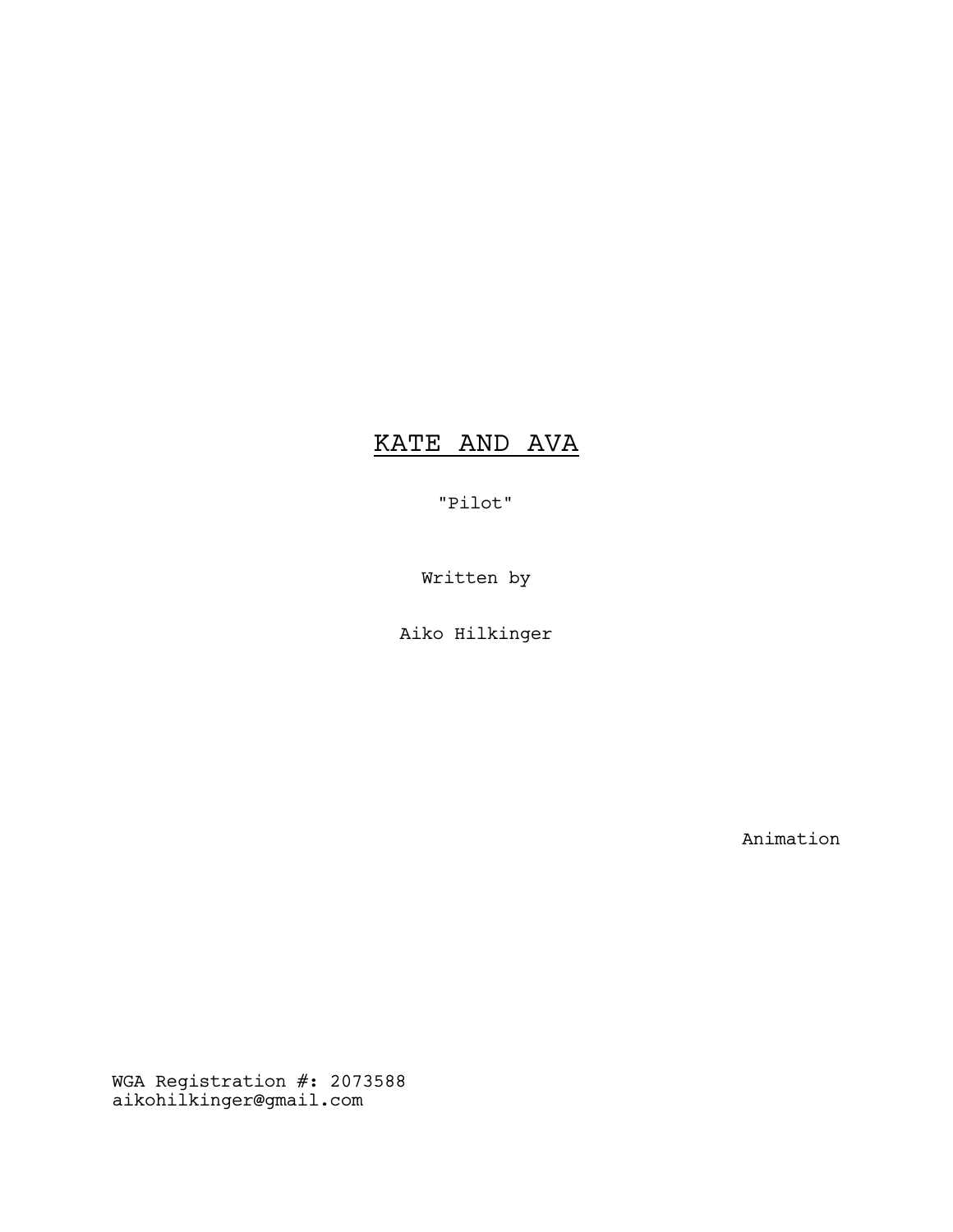FADE IN:

# **EXT. IVYWOOD - MRS. WEBB'S HOUSE - NIGHT**

The moon glows in an etherial way and the stars around it glimmer in a beautiful and mesmerizing array of pastel colors that contrast starkly on the dark sky.

Cicadas SING and owls HOOT from the trees. Everything is still and calm.

A green, 70's inspired house with a small, overflowing garden that stands at the end of a street, lined with similar houses of different colors. Behind the house, the greenery becomes thicker as the forest starts.

The bushes beside the house RUSTLE suddenly and GORDON (age unknown), a power hungry, manipulative and scheming, wolflike Monster, steps out from the shadows.

He has a dark look in his eyes as he holds a handful of bone shaped DOG TREATS. He tip toes towards the house as faint GRAY glow outlines his body.

Behind him emerges TODD (age unknown), a chaotic, unpredictable and childish, wolf-like Monster. The same GRAY glow outlines his body as he frantically catches up to Gordon. He also has a couple of DOG TREATS in his hand.

Gordon stops abruptly and aggressively SHUSHES Todd.

Todd pouts like a child and slumps down on the ground.

TODD

I'm hungry.

GORDON I know, Todd. I promise this is the one, this plan will work.

Gordon walks towards the back door and sneakily pokes the top half of his body into the house through the doggie door.

Todd waits impatiently and fidgets with the DOG TREATS in his hands. He lifts one up to his mouth and smells it. He shrugs and bites down on it.

But the taste is horrible. His face turns comically green and he spits the chewed treat on the ground.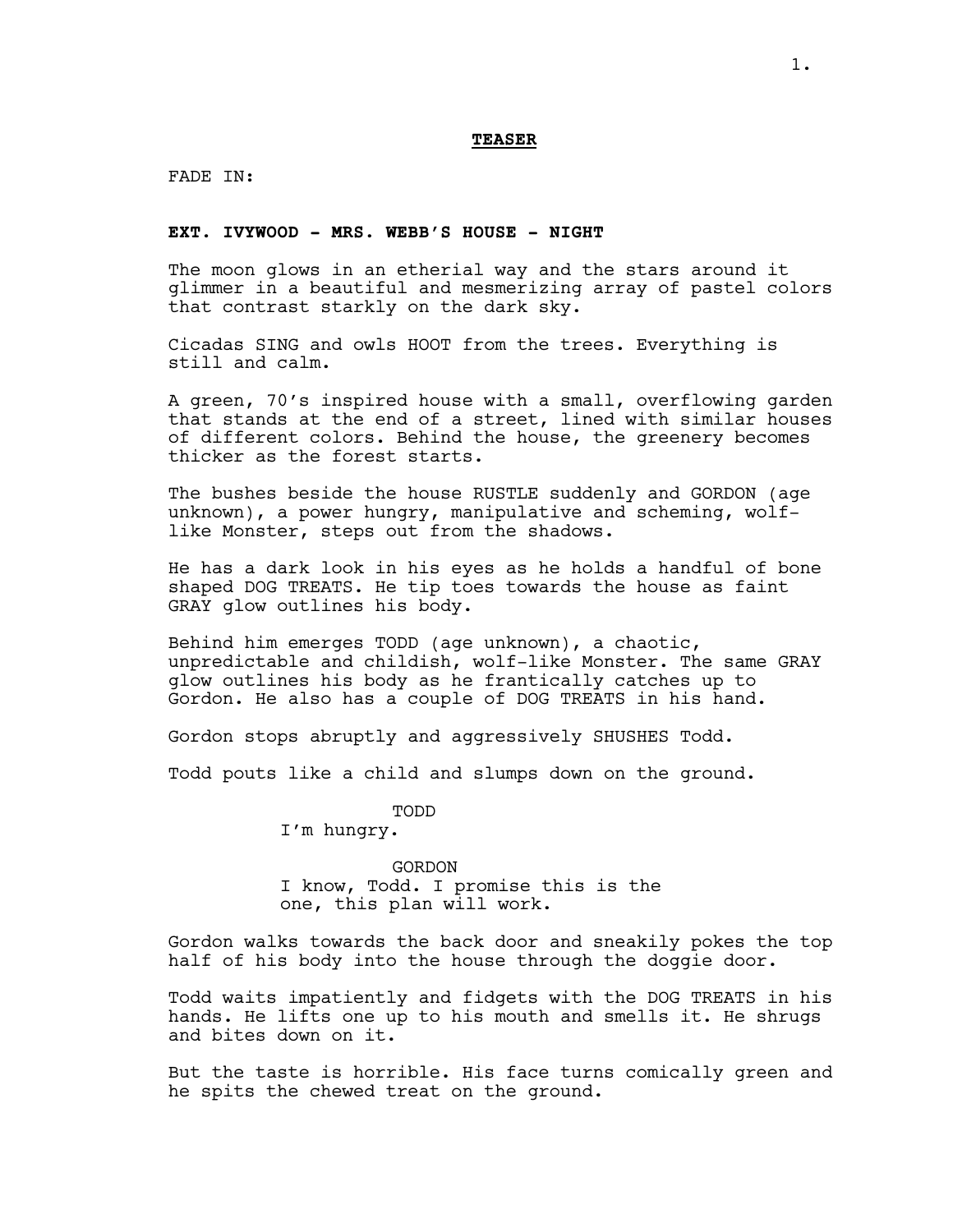Gordon comes back out and continues to lay a path of dog treats from inside the house towards the Newdale Forest.

TUCKER, Mrs. Webb's adorably dumb Golden Retriever, sticks his head out of the doggie door, enticed by the treats.

Todd throws his arms up, excited.

#### TODD

Food!

GORDON Yes, Todd. (ominous) We're eating good tonight.

Gordon waves more treats in front of Tucker, who strolls toward him as he sucks the treats off the ground like a vacuum.

Todd, exhilarated, accidentally crushes the DOG TREATS in his hands. CRUMBS fall from his fists on the ground, but he pays them no mind.

Gordon walks into the darkness as he flaunts a treat in front of Tucker's adorable and wobbly face. Tucker, being the good boy he is, follows him without hesitation.

Left alone, Todd darts after them. Crumbs from his treats fly everywhere and land on bushes and on the grass creating a visible trail.

#### **END OF TEASER**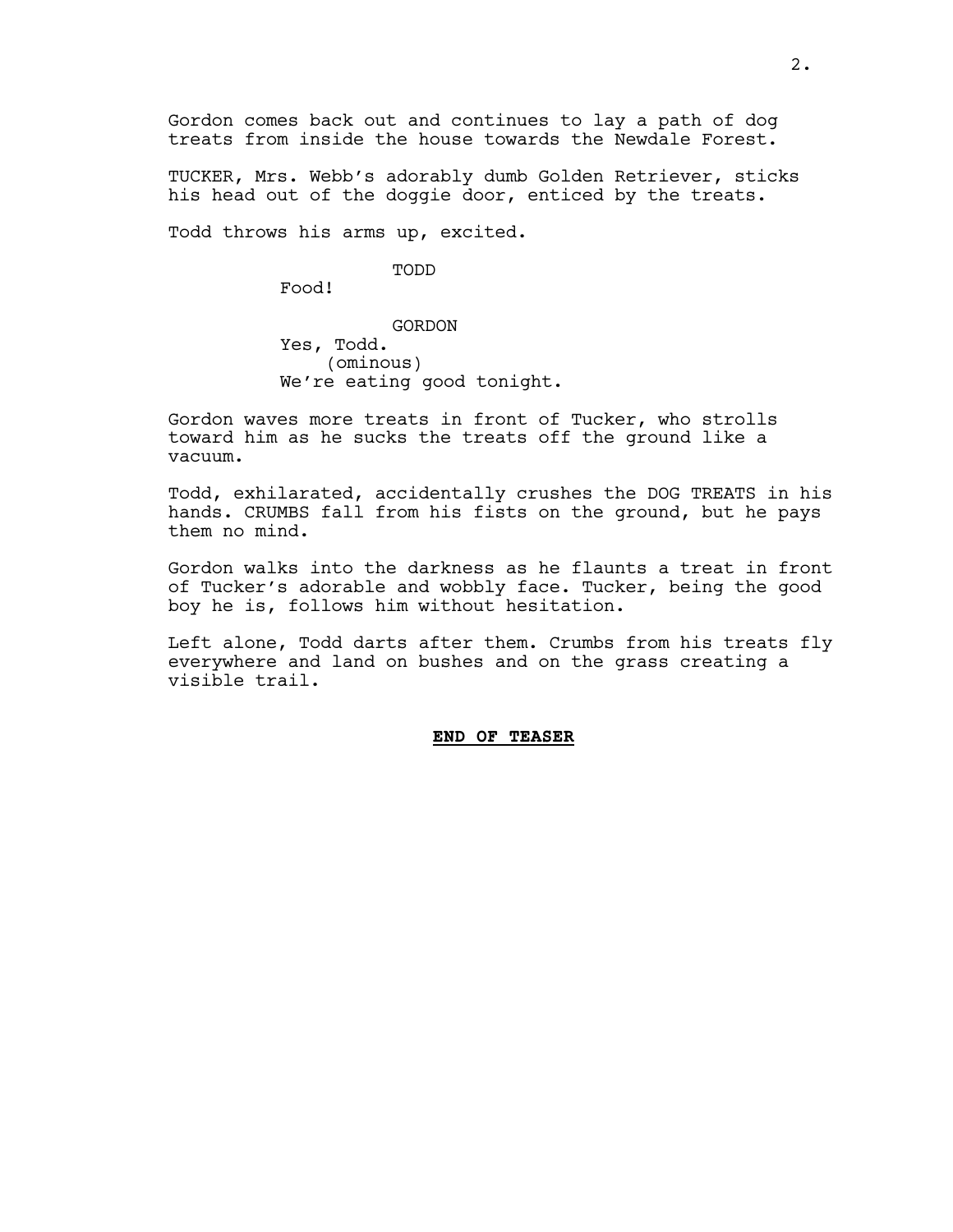#### **ACT ONE**

#### **EXT. IVYWOOD - SIDEWALK - DAY**

The sun shines bright on the neighborhood from the night before. The row of colorful, 70's looking houses sit in front of a small forest hill.

KATE (11, Latina), an act first, think later type of girl with a big heart, pulls on a poorly made and dilapidated lemonade stand.

On the other end, AVA (12, Black), an organized rule follower with a big brain, pushes the stand forward.

On top of the stand sits BUBBLES, the embodiment of perfection and Kate's fluffy, pink bunny.

Kate and Ava stop in the middle of the side walk and set the stand down with a THUMP which causes one of the wooden boards to fall off the stand.

Exhausted, they move behind the stand to set up.

Ava takes off her yellow backpack and digs out an overly colorful, squiggly written and super, duper glitter soaked sign that reads: **Kate and Ava will help you with anything.**

She places it front and center on the stand next to Bubbles.

Kate and Ava straighten their posture, put on their brightest smiles they wait...

#### **EXT. IVYWOOD - SIDEWALK - LATER**

...And they wait.

Ava leans forward on the stand, a *Famous Five* book open as she reads calmly. Beside her, Kate TAPS her foot on the ground impatiently.

People walk past their stand, some walk their dogs, others simply lost tourists with big hiking bags.

A COUPLE walks past them.

KATE Can I interest you in a--

The Couple ignores her.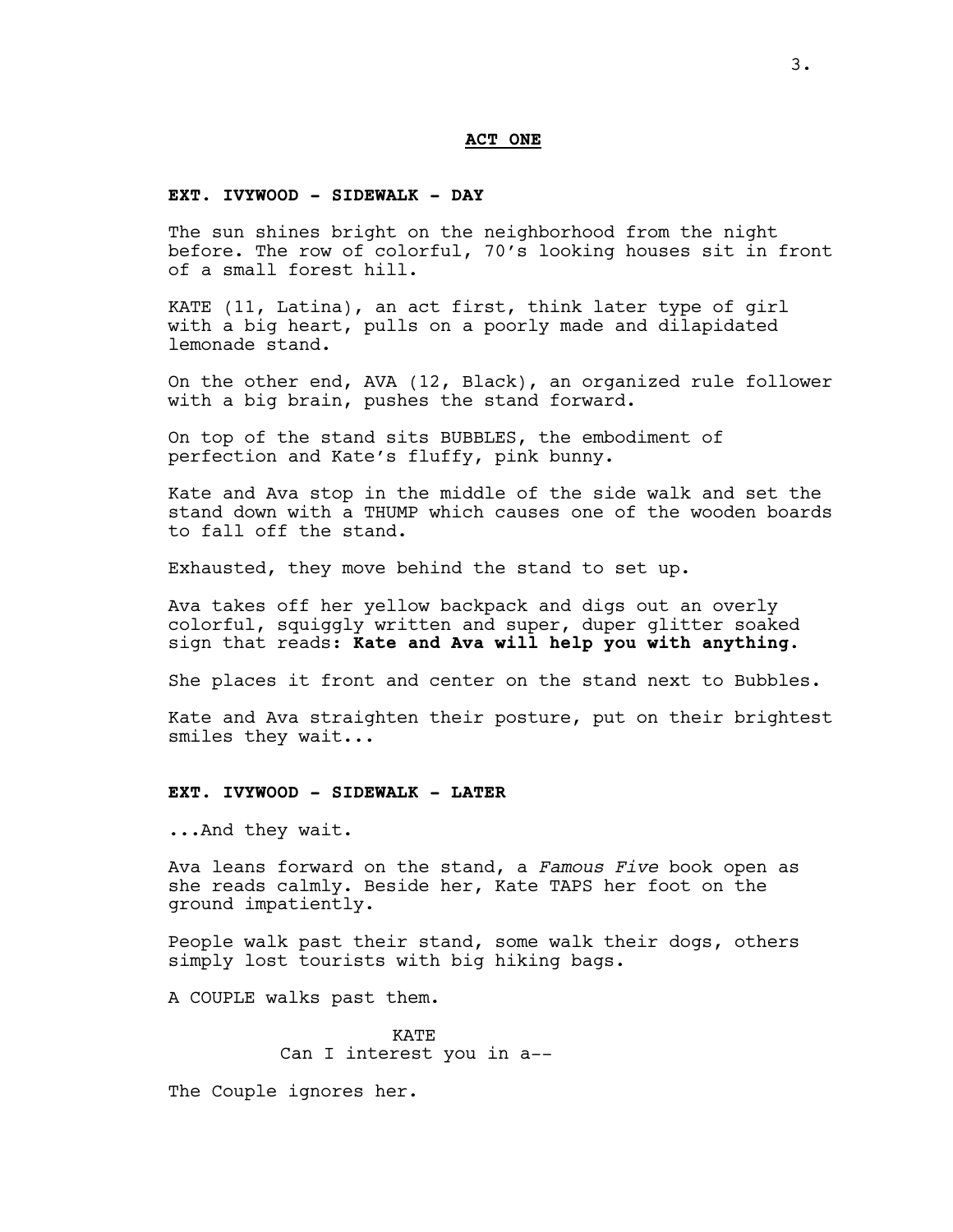Kate's face turns a deep shade of red. She TAPS her foot faster.

Ava continues to read her book.

AVA I told you to bring something to distract yourself.

Kate turns to glare at her like a scolded child.

A MAN (40s), jogs past their stand. Kate perks up and runs after him.

> KATE (aggressive) Sir, do you need help with anything? My friend Ava and I are at your service!

The Man is startled and jumps back in fear. Kate smiles innocently.

The Man shakes his head disapprovingly and continues forward.

Kate's smile immediately falls into a frown.

Ava CHUCKLES playfully. Before she can answer, BILLY (girl) and TYLER (boy) (13, twins), the bullies of the town, roll down the street. Billy on her bike and Tyler on a skateboard.

On the back of Billy's bike hang two small messenger carrier bags, one stuffed to the brim with water balloons and rolled up fliers in the other.

The Twins come to a SCREECHING stop in front of Kate and Ava's stand.

> BILLY Oh look, it's weird and weirder.

Tyler CHUCKLES. Billy rolls her eyes.

Kate puts on a serious face. Ava visibly tenses.

AVA (small) Billy, Tyler, we don't want any trouble.

Billy and Tyler LAUGH.

Kate steps up, ready to fight. Ava panics.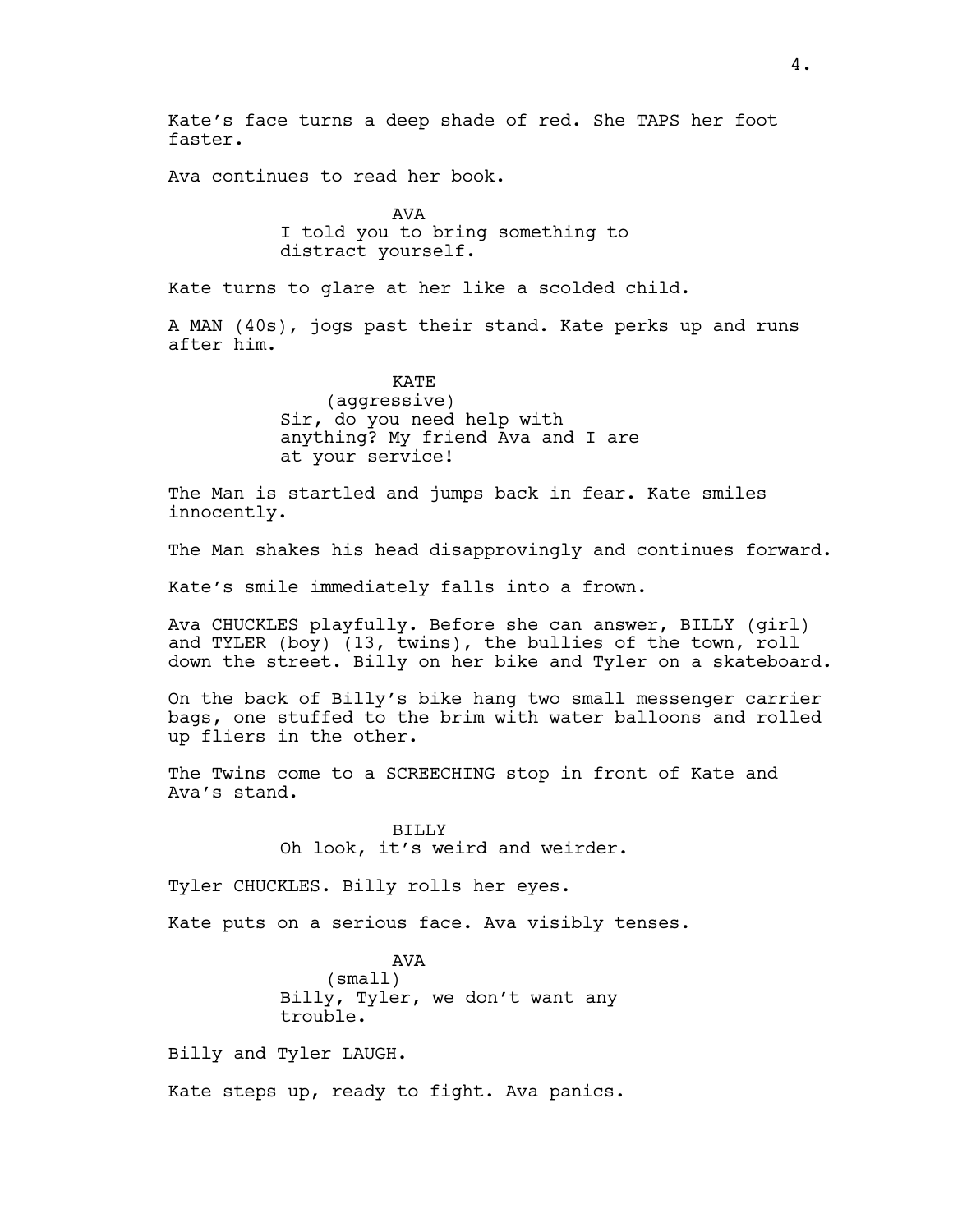KATE Oh yeah? Well if we're weirdos then you're...you're a-- AVA (whisper) Kate... BILLY Typical Kate, can't come up with a comeback to save her life. Kate's ears slowly turn red, she's very angry. AVA Kate, don't say something you'll regret. Kate doesn't stop to process what Ava just said. **KATE** You are the *worst*, Billy-- Tyler throws a water balloon at Kate. It hits her in the face and explodes on impact. Ava stares in shock. TYLER Only I can call my sister the worst! Billy playfully pushes Tyler as she picks up two water balloons, ready to fire. **BILLY** Attack! The Twins throw water balloons at Kate and Ava. Kate quickly grabs Bubbles, and the three fall to the ground to hide behind the stand, which gets drenched along with Ava's book. Kate sets Bubbles down, who looks unfazed.

**KATE** Do you trust me? AVA (hesitant) Yes.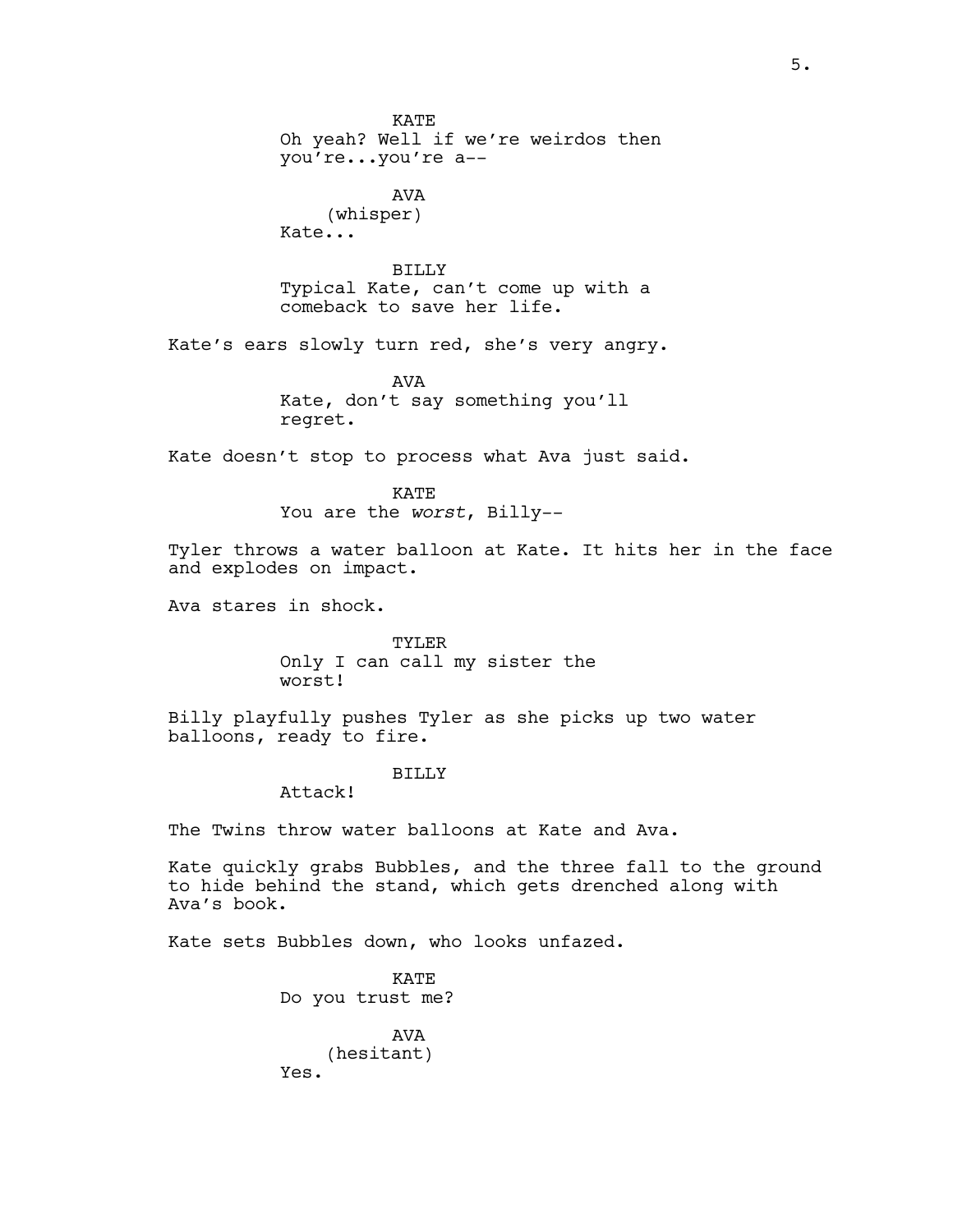AVA

What?

# KATE I have a plan.

Ava GULPS down, afraid but she looks into Kate's eyes.

Ava nods. Kate nods back.

Ava takes a deep BREATH and stands up, directly in the line of fire.

# AVA Hey! Over here!

Billy and Tyler smirk deviously. They aim and fire at Ava.

Kate expertly sneaks away as three balloons fly rapidly through the air and hit Ava, who falls backwards on the grass, dramatically like a wounded soldier.

> AVA (CONT'D) (to Kate, "last breath-y") Avenge me!

Billy and Tyler continue to throw balloons at their now ruined stand.

> TYLER Had enough yet?

BILLY Yeah, wave the...green flag, or whatever.

KATE (O.S.)

Never!

Everyone turns to look at Kate who stands in the distance, water hose in hand and cheeks painted with mud like a football player.

Billy and Tyler look terrified.

TYLER

Oh no.

Kate turns on the hose and a strong stream of water shoots out.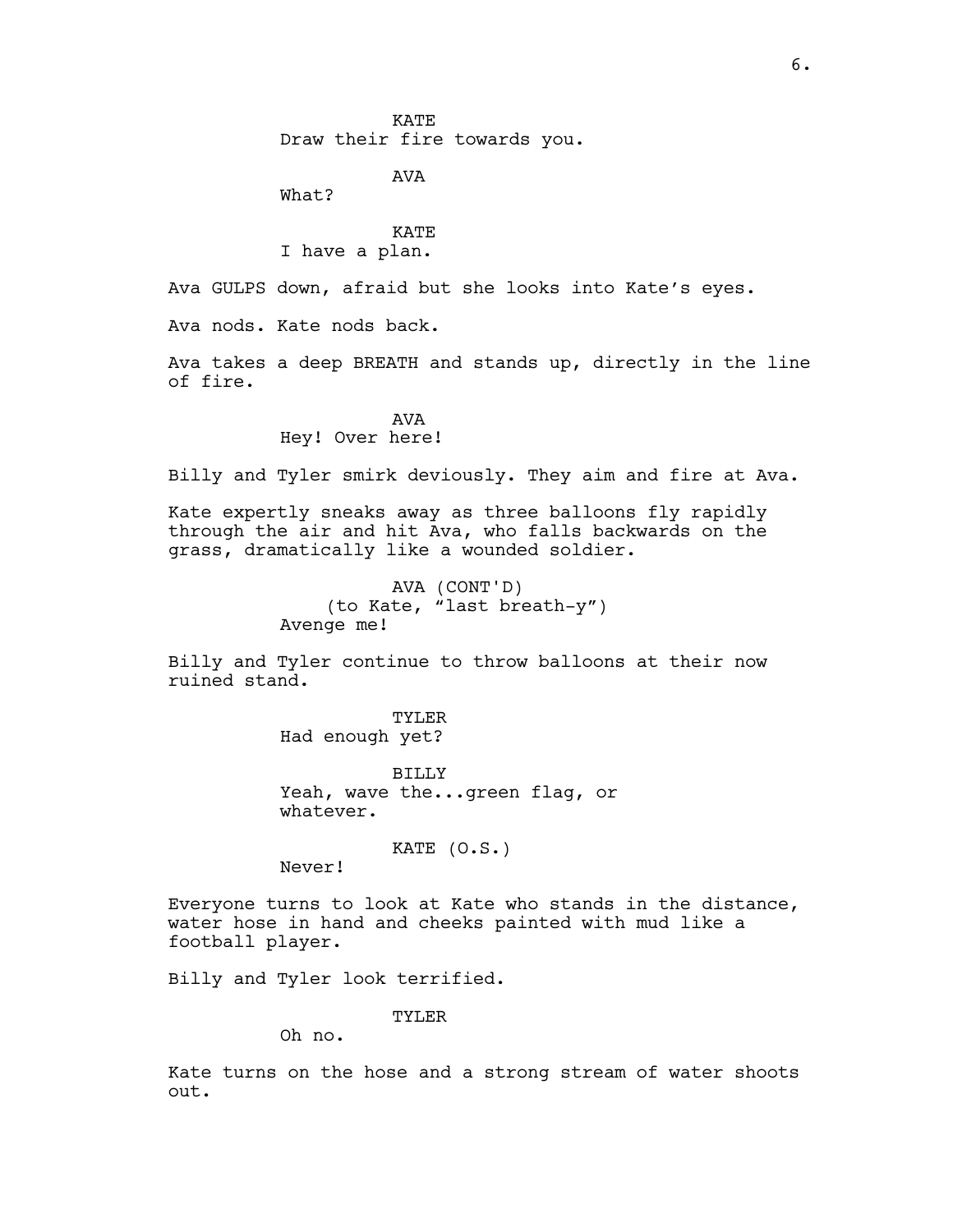It almost sends her flying back, but she stands her ground. She LAUGHS maniacally as she drenches Billy and Tyler in water.

The posters on the back of Billy's bike get wet and ruined in the process.

The Twins, powerless, scramble towards their bike and skateboard. Billy gets on and rides away, followed close behind Tyler.

Kate turns off the hose.

# **KATE**

Victory!

# AVA

Whoohooo!

Kate drops the hose and helps Ava get up. They high five. But then realize their stand, Ava's book and their sign are destroyed. Their enthusiasm disappears.

Next to them Bubbles SNEEZES adorably, his wet fur covering his eyes.

#### **EXT. IVYWOOD - ROSIE'S DINER - DAY**

The town of Ivywood looks like it's stuck in the 70's. It's charm resembles Maine meets Icelandic architecture.

The busy town center is lined with shops and restaurants. At the end of the block sits a bright, "retro" inspired diner.

Kate and Ava drag themselves into the diner.

## **INT. IVYWOOD - ROSIE'S DINER - CONTINUOUS**

The diner is sparsely filled with people, enjoying all kinds of comfort foods. The door DINGS as they enter.

Kate and Ava walk up to the bar and climb onto the stool chairs. They look tired, on the verge of surrender.

Ava sets her backpack on the counter with a wet THUD and SIGHS.

Kate sets Bubbles down on the counter and slumps back in her chair. Bubbles violently shakes as he tries to dry himself.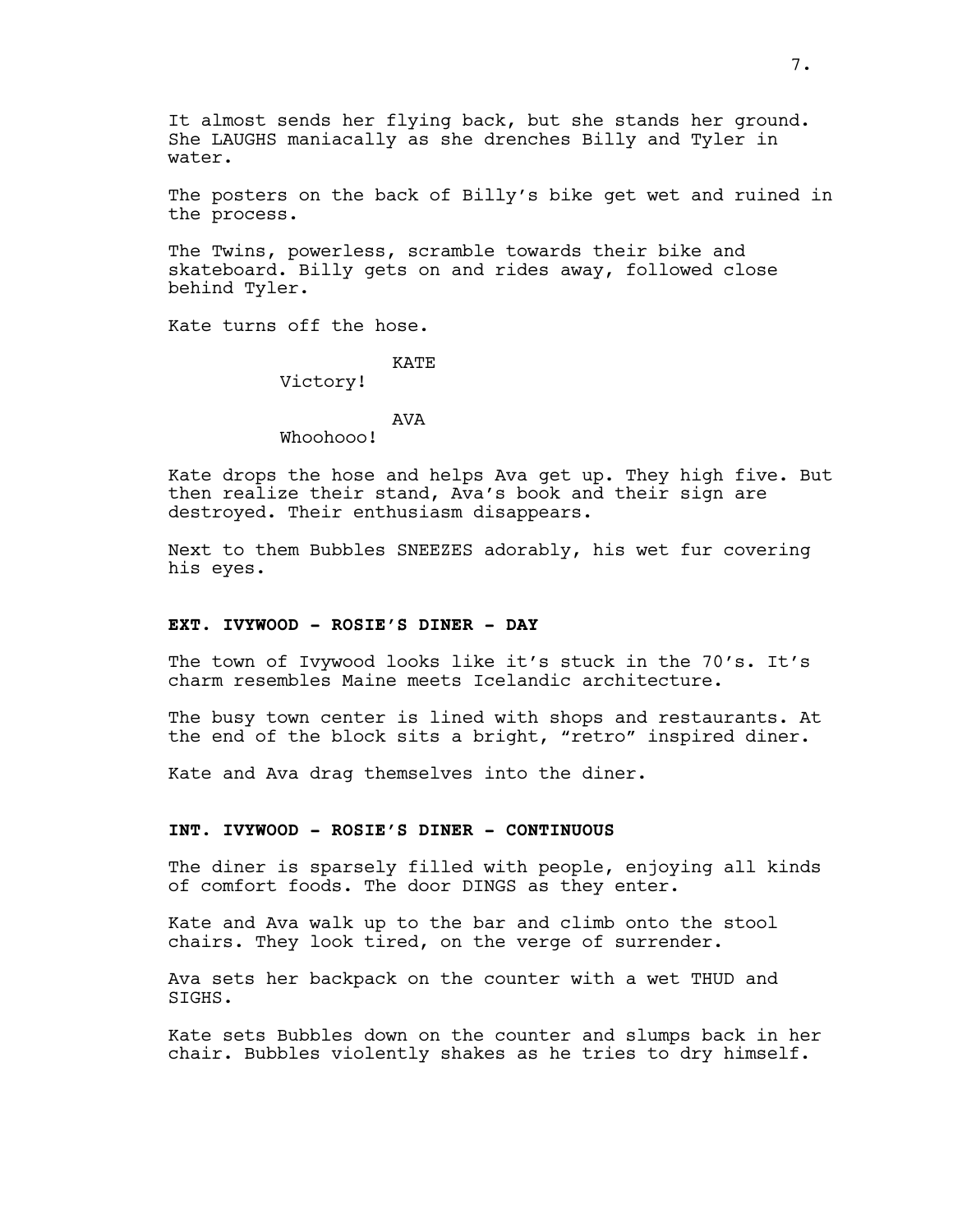Behind the counter stands ROSIE (75, Latina), Kate's grandmother and the nicest person in town. She turns around to face them as she dries a milkshake glass with a towel.

> ROSIE Oh dearies, what happened to you two?

**KATE** 

AVA

The Twins.

The Twins.

Rosie nods, knowingly.

AVA (CONT'D) What do we do now Mama Rosie? They ruined our stand. They ruined my book. My beautiful, beautiful book.

ROSIE Now's not the time to be giving up.

**KATE** I wish there was another way we could find people that need help.

ROSIE Look around, dearie. Anyone could use your help here. But you won't know until you ask. (beat) Now, let me get you two some towels so you can dry up.

Rosie walks away into the back of the diner.

Kate pulls out napkins from the dispenser in front of her and covers Bubbles with them. She pats him dry.

Ava pulls out a couple of juice boxes, some pens, a journal and her wet book from her bag.

Kate, lost in thought, stares at Ava's belongings.

MRS. WEBB (O.S.) I don't know who to ask for help, Carrie. He just went missing yesterday.

Kate's eyes light up. She turns around in her seat and scans the room.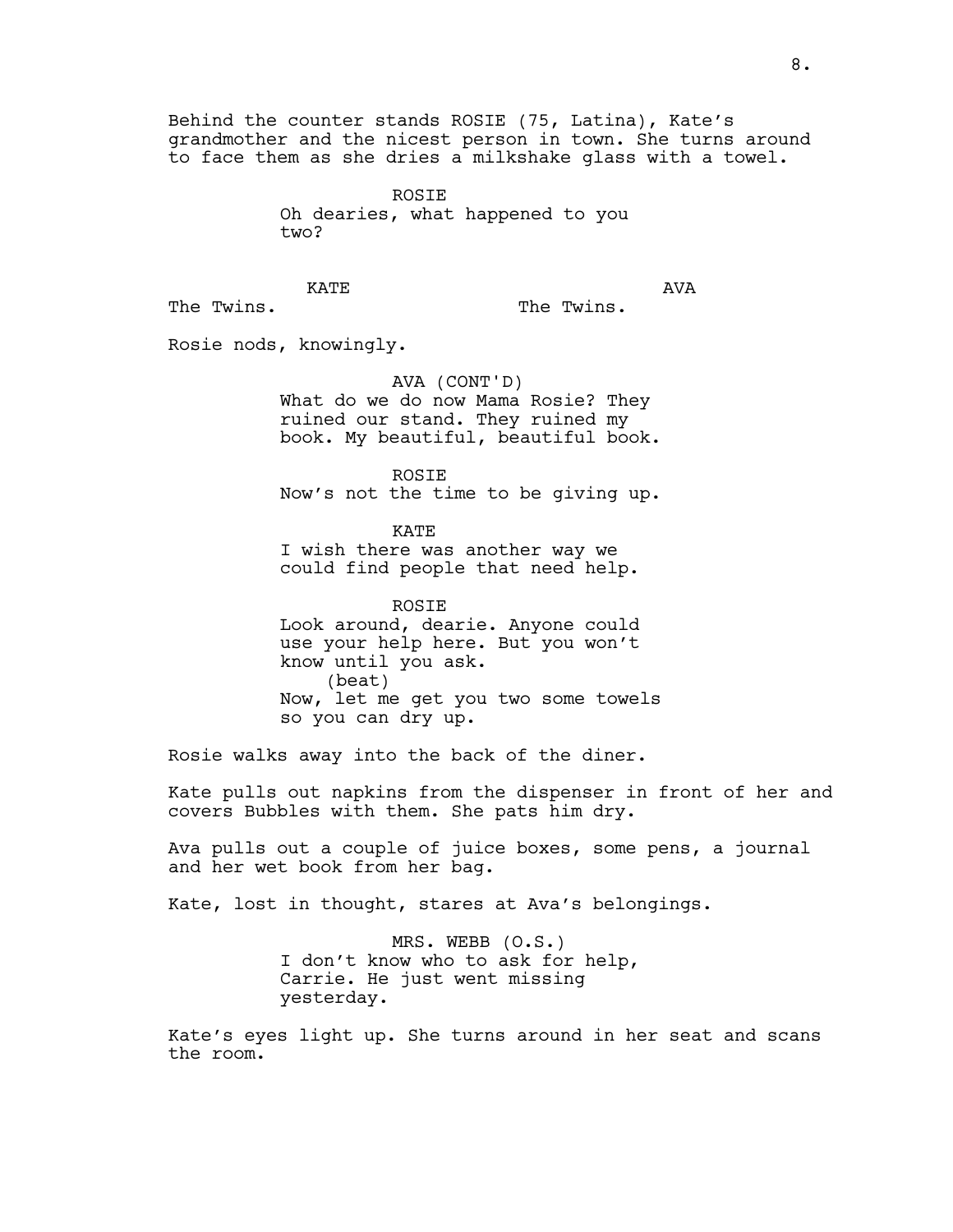By the large windows sits MRS. WEBB (76), next to her stands CARRIE (19), a plain, doe-eyed waitress, who pours coffee into Mrs. Webb's cup.

> CARRIE Have you tried putting up posters?

MRS. WEBB My grandkids told me they would help me put them up today.

Kate practically falls off her chair eavesdropping.

CARRIE I'll ask around. But don't worry, someone will find him.

Carrie walks away.

Kate leaps out of her seat and rushes over to Mrs. Webb.

Ava turns to look at her go, confused. Beside her, Bubbles sits on the counter, completely covered in napkins.

Kate approaches Mrs. Webb and sits down on the chair in front of her.

Mrs. Webb is startled but smiles kindly when she sees Kate.

MRS. WEBB Oh, hello, pumpkin.

KATE Mrs. Webb, who went missing?

MRS. WEBB My dog ran away last night.

Kate GASPS, deeply hurt.

KATE Oh, no! Not Tucker!? (determined) Mrs. Webb, my friend Ava and I would love to help you find Tucker.

MRS. WEBB Oh, would you? Thank you so much, pumpkin.

Kate stands up feeling like a hero. She nods encouragingly and rushes back to the bar.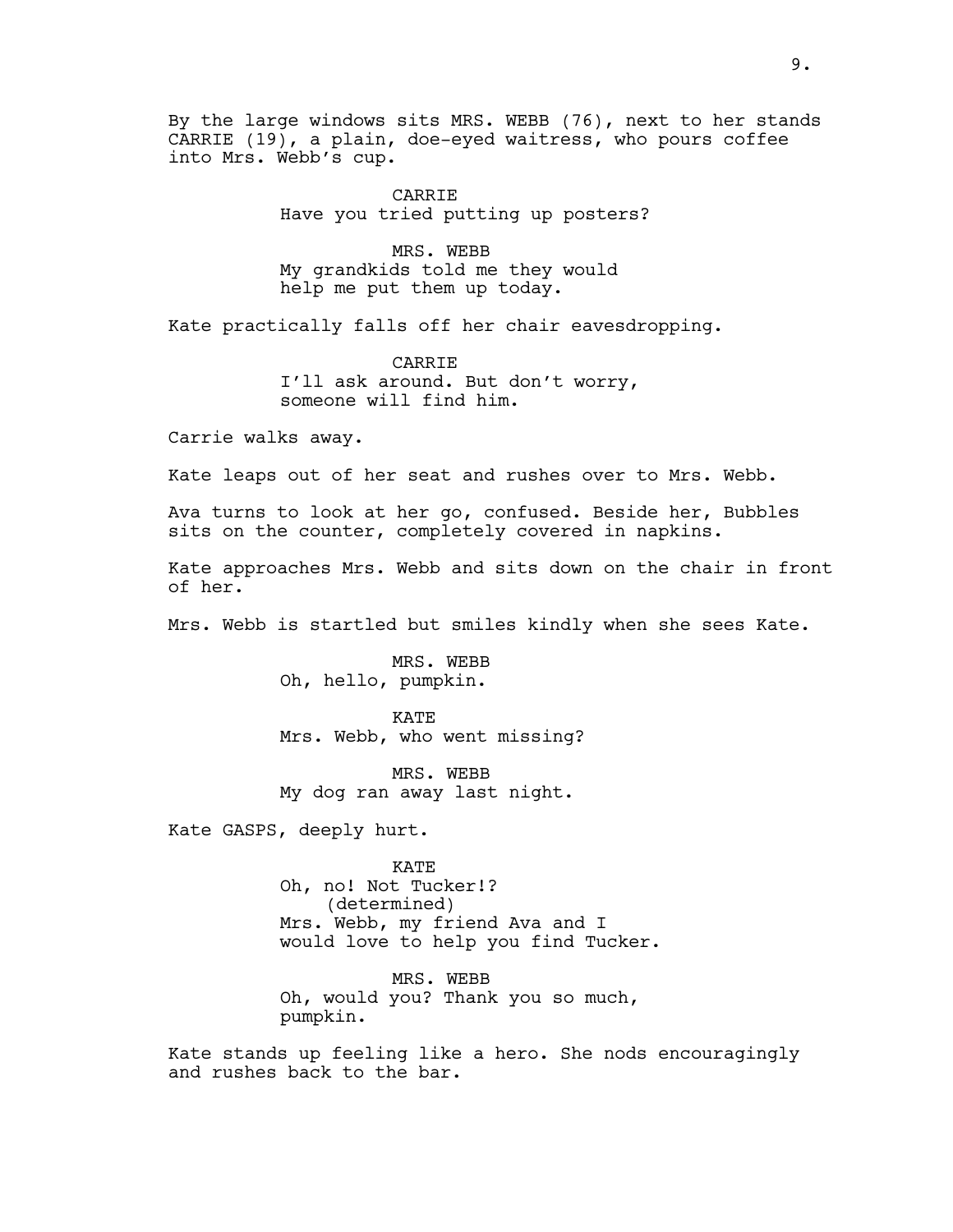Ava shoots Kate a confused look who simply wiggles her eyebrows playfully back at her.

> KATE Mama Rosie is right. We *can* find people who need help here.

AVA We don't know the first thing about finding a lost dog.

KATE We know this town better than anyone. With your brains and my--

AVA Creative personality?

KATE We can do anything! (beat) Or at least we can try.

Ava ponders for a moment as Kate stares at her with puppy eyes. Ava caves, grabs hold of her bag and jumps down from the stool.

> AVA Let's go find Tucker!

Bubbles SNEEZES and the napkins fall off him. He FLUFFS up from the static.

Kate and Ava GIGGLE.

#### **END OF ACT ONE**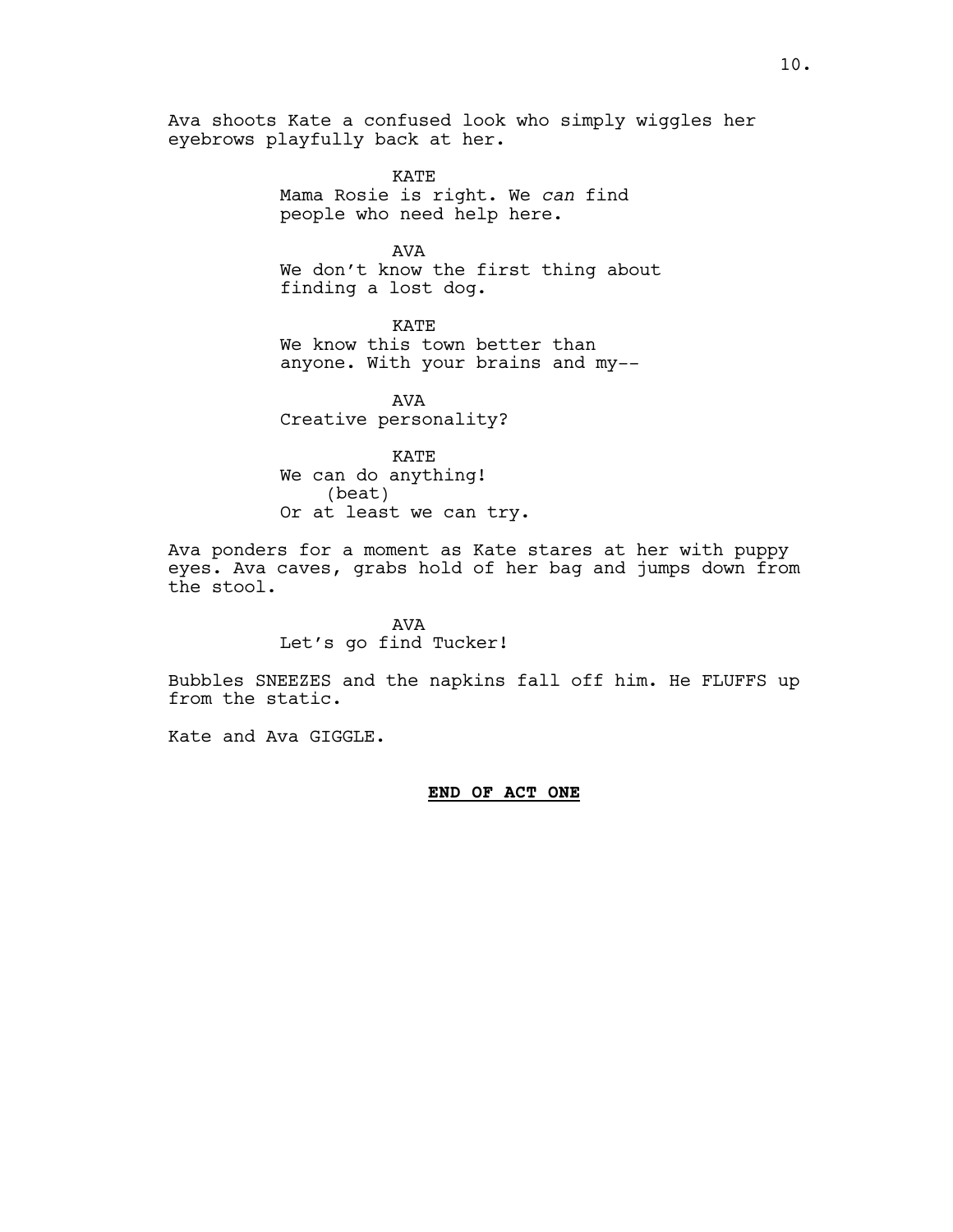#### **ACT TWO**

#### **MONTAGE:**

# **EXT. IVYWOOD - TOWN SQUARE - DAY**

Kate and Ava race down the Main Road on their bikes. Bubbles sits comfortably, wearing a helmet, inside Kate's bike basket.

# KATE

Tucker!

# AVA

Here boy.

# **EXT. IVYWOOD - ICE CREAM PARLOR - DAY**

Kate and Ava come to a SCREECHING stop in front of HAROLD'S ICE CREAM PARLOR. They look around.

Nothing.

#### **EXT. IVYWOOD - OLD TIME-Y MOVIE THEATER - DAY**

Kate and Ava stop in front of a preserved, old time-y movie theater. They look around. Nothing.

# **EXT. IVYWOOD - PARK - DAY**

Kate and Ava arrive at a beautifully kept park. Families sit on the grass having picnics. Dogs run around free and chase toys and squirrels.

They get off their bikes and set them against a tree.

Kate walks up to a WOMAN (30's).

KATE Have you seen an adorably fluffy golden retriever? Answers to Tucker.

The Woman shakes her head and walks away.

Kate and Ava share a discouraged look.

**END OF MONTAGE.**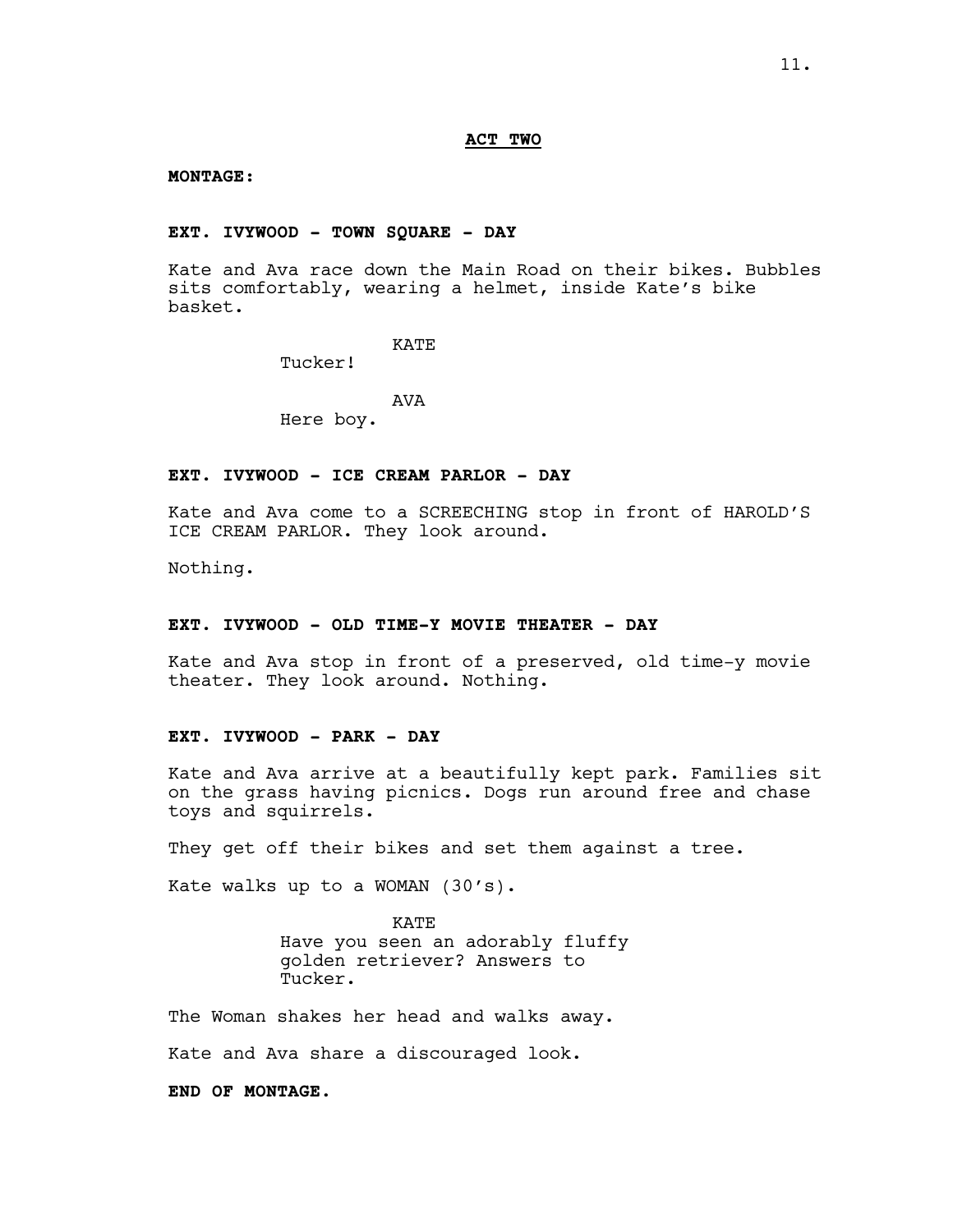# **EXT. IVYWOOD - PARK - LATER**

Kate and Bubbles sit under a large tree, their bikes lie on the ground. Bubbles is half asleep.

Ava walks up to them and sits down. She takes off her backpack and pulls out two Pear Juice Boxes. She hands one to Kate.

AVA

No luck?

Kate shakes her head, annoyed.

KATE Who would even do something like this? Steal a dog?

AVA

A bully?

Ava's eyes light up.

AVA (CONT'D) Oh my god, Kate! Only a bully would do this! It has to be the Twins.

Kate's brain does the math.

**KATE** Of course! It's--

Kate grabs hold of Ava's wrist and looks at the watch around it.

She tries really hard to read it, but is confused.

KATE (CONT'D) Remind me which arrow is which again?

AVA Short is hours, long is minutes.

Kate nods and reads again.

KATE They should be in their "forest hideout" right now. If we hurry, we might still catch them.

Kate grabs Bubbles, startling him awake. They get on their bikes and ride away.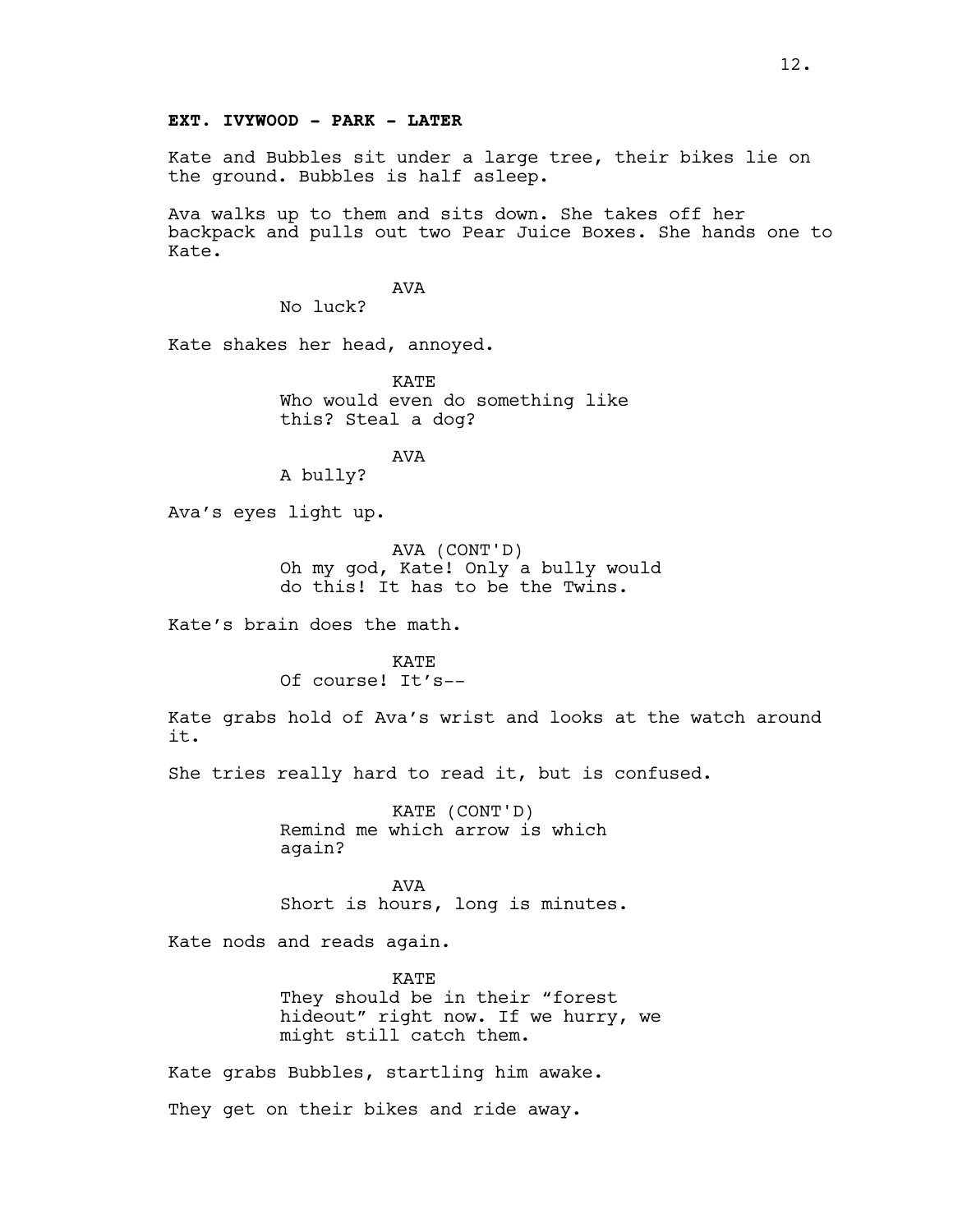## **EXT. IVYWOOD - CAMP SITE - DAY**

The campsite looks deserted, as if no one has been there in years.

Billy and Tyler stand in front of a very, very tall tree. Tyler holds small rocks in his hand and throws them at a bird's nest to knock it off a tree branch.

Meanwhile, Billy stands to the side, engulfed in her phone.

Tyler throws a rock and it almost hits.

Kate and Ava roll into the camp site.

Billy and Tyler turn to face them, smug looks on their faces.

BILLY Look who's back for a rematch.

Bubbles hops off the bike. Kate dismounts after him.

**KATE** We're not here for that. We're here because we know what you stole.

Billy and Tyler exchange a nervous glance.

BILLY What are you talking about?

AVA Where did you take him?

TYLER We're innocent.

AVA Oh yeah? Then where were you last night?

BILLY Why do you care? TYLER We were home with our grandmother.

Billy shoves Tyler down to the ground.

**AVA** You're not getting out of this so easily.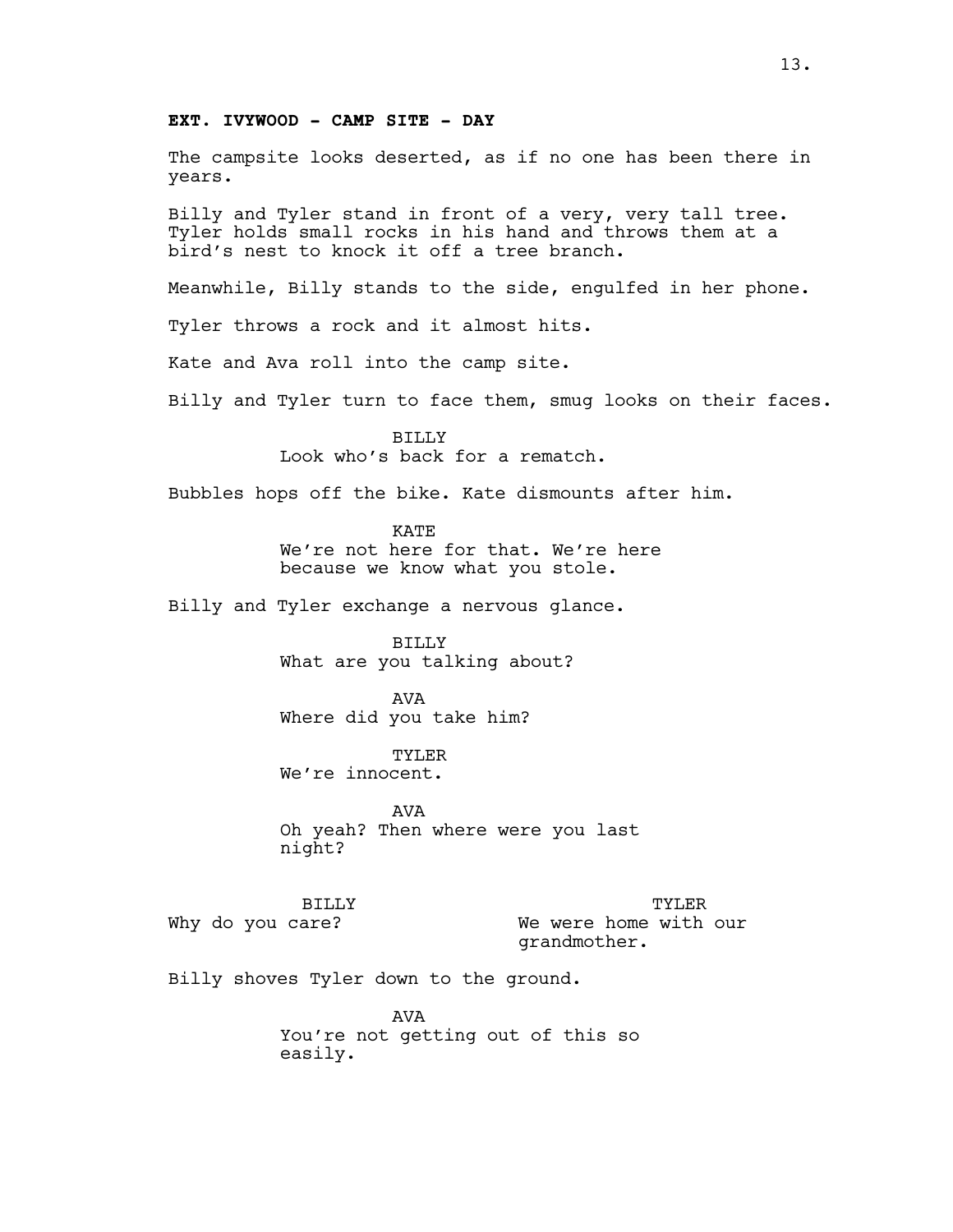**KATE** You had plenty of time to sneak out and steal Tucker.

Tyler stands up and dusts himself off.

TYLER But why would we take our own dog?

Kate and Ava are confused.

AVA Wait, what?

KATE You're Mrs. Webb's grandkids?

BILLY Duh, who else did you think we were?

KATE I dunno, Webb is a very common name.

BILLY Typical Kate.

Tyler CHUCKLES.

BILLY (CONT'D) (annoyed) Ugh, shut up, Tyler.

TYLER

You shut up.

AVA Then what happened to the posters you were supposed to put up?

TYLER You ruined them this morning.

BILLY Yeah, so if Tucker doesn't come back home, it's all your fault.

Billy gets on her bike and rides off.

Tyler looks back at the tree and quickly throws one last rock for the road.

The rock hits the nest and tips it over the branch.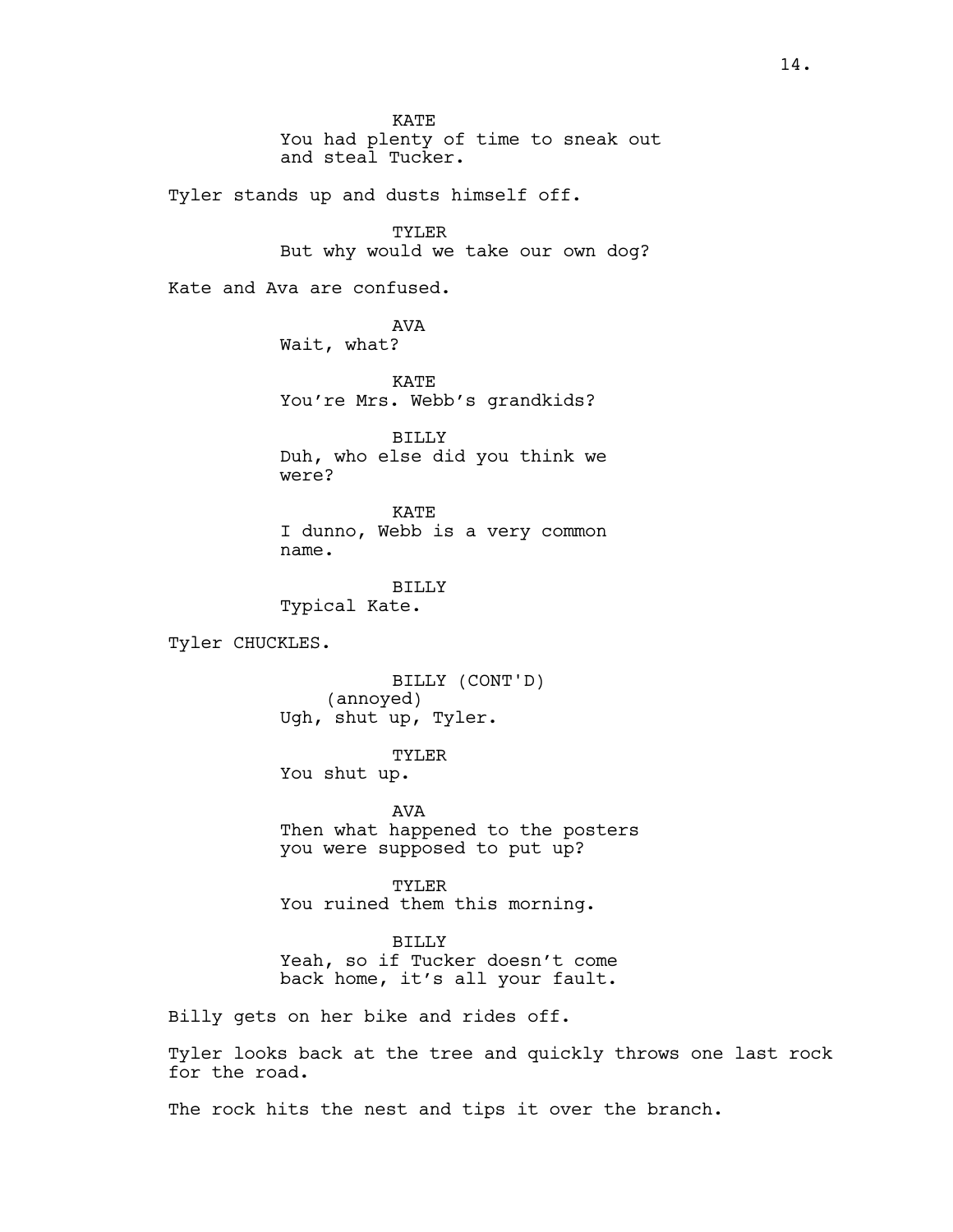TYLER Later, losers.

Tyler gets on his skateboard and rides off after his sister.

Kate throws herself bellow the nest and catches it before it can hit the ground. She gently places it on a low branch. The small birds inside it CHIRP and the mother flies to it.

> AVA You are right, they're the worst.

Kate walks back to Ava, discouraged.

AVA (CONT'D) Where are we supposed to look now?

Kate walks around the camp site, her attention everywhere.

AVA (O.S.) (CONT'D) I guess we could go back into town and look around again...

Kate stops in front of the start of an animal path. She notices something on the bushes around it.

> AVA (O.S.) (CONT'D) ...Ask more people if they've seen him.

On the bush in front of Kate, DOG TREAT crumbs cover some of the leaves. She follows the trail further down the path.

Ava notices and walks up to her, Bubbles hops behind her.

Kate swipes over the crumbs with her finger, collecting dirt and crumbs. She holds her finger up to her mouth and tastes it.

Ava jumps back in disgust.

AVA (CONT'D) Kate, gross.

KATE Dog treats! That's weird.

Ava investigates further and singles out a pice of golden fur caught on a bush. She SNIFFS it and immediately pulls back, the smell disgusting.

> AVA Definitely dog fur. Tucker must've come through here.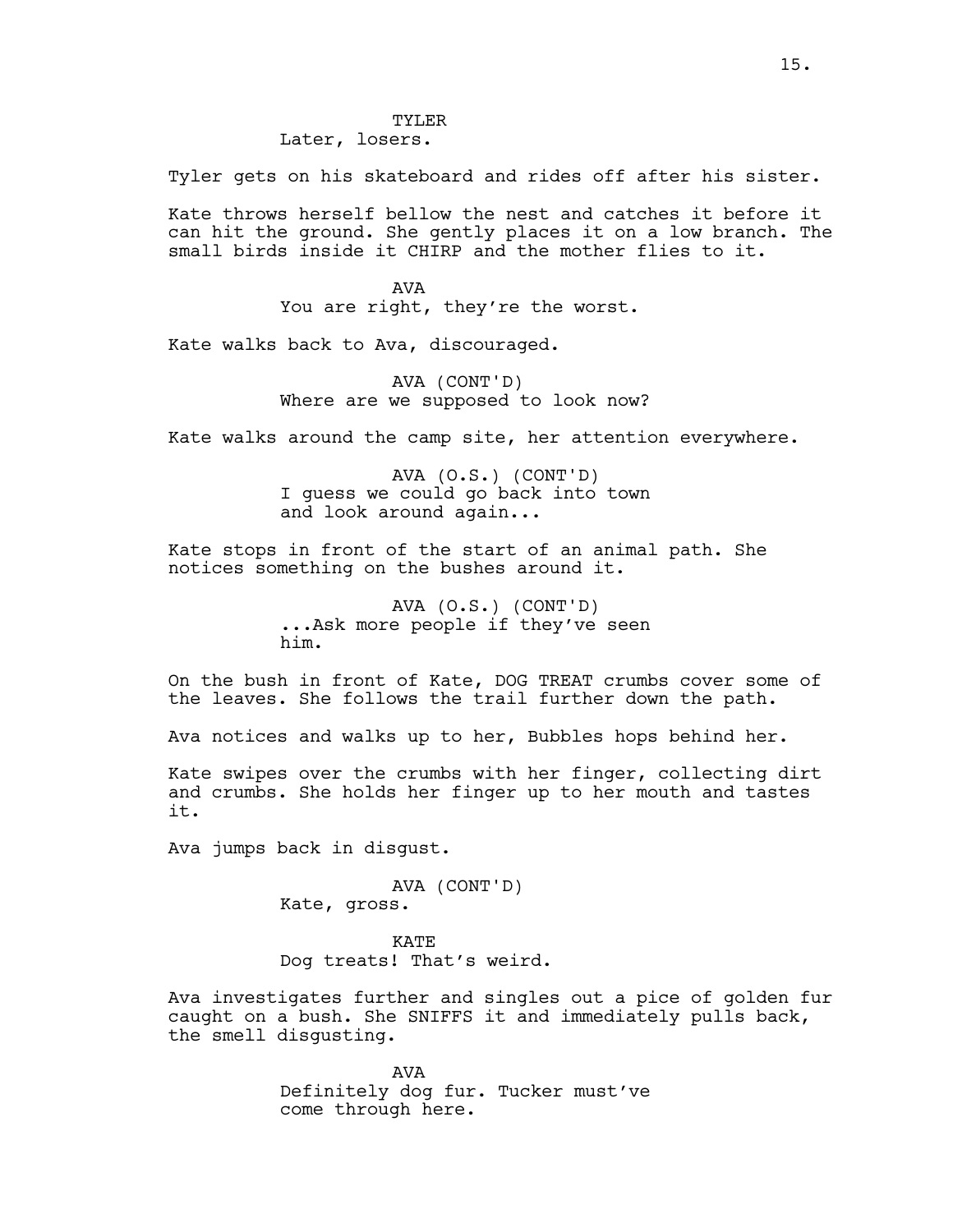Kate stands up with purpose, grabs hold of the piece of fur and holds it down so that Bubbles can SNIFF it.

Bubbles' nose crinkles as he gets a good whiff.

# KATE

Go get it, boy.

Bubbles springs into action. He rapidly bounces down the animal path into the Newdale Forest. Kate and Ava run after him.

#### **EXT. NEWDALE FOREST - PATH - DAY**

The Newdale Forest is a rich and deep Laurel Forest. It is a tourist destination for its hiking paths that go along the outskirts of the forest.

The afternoon sun shines down on Kate, Ava and Bubbles as they walk along an animal made path. Thick trees line the sides of the path and the flora and fauna around them indicates they're not on charted territory anymore.

They are tired, thirsty and sweaty, but they carry on.

**KATE** How much further?

AVA I don't know, why don't you ask Bubbles?

**KATE** Bubbles, how much further.

BUBBLES (on thought bubble above his head) *I don't know. I'm not a GPS.*

The girls completely ignore Bubbles, since they don't understand him and continue forward, walking straight through his speech bubble.

The sun glares down at them.

KATE Ava, I'm thirsty.

AVA Drink from your juice box.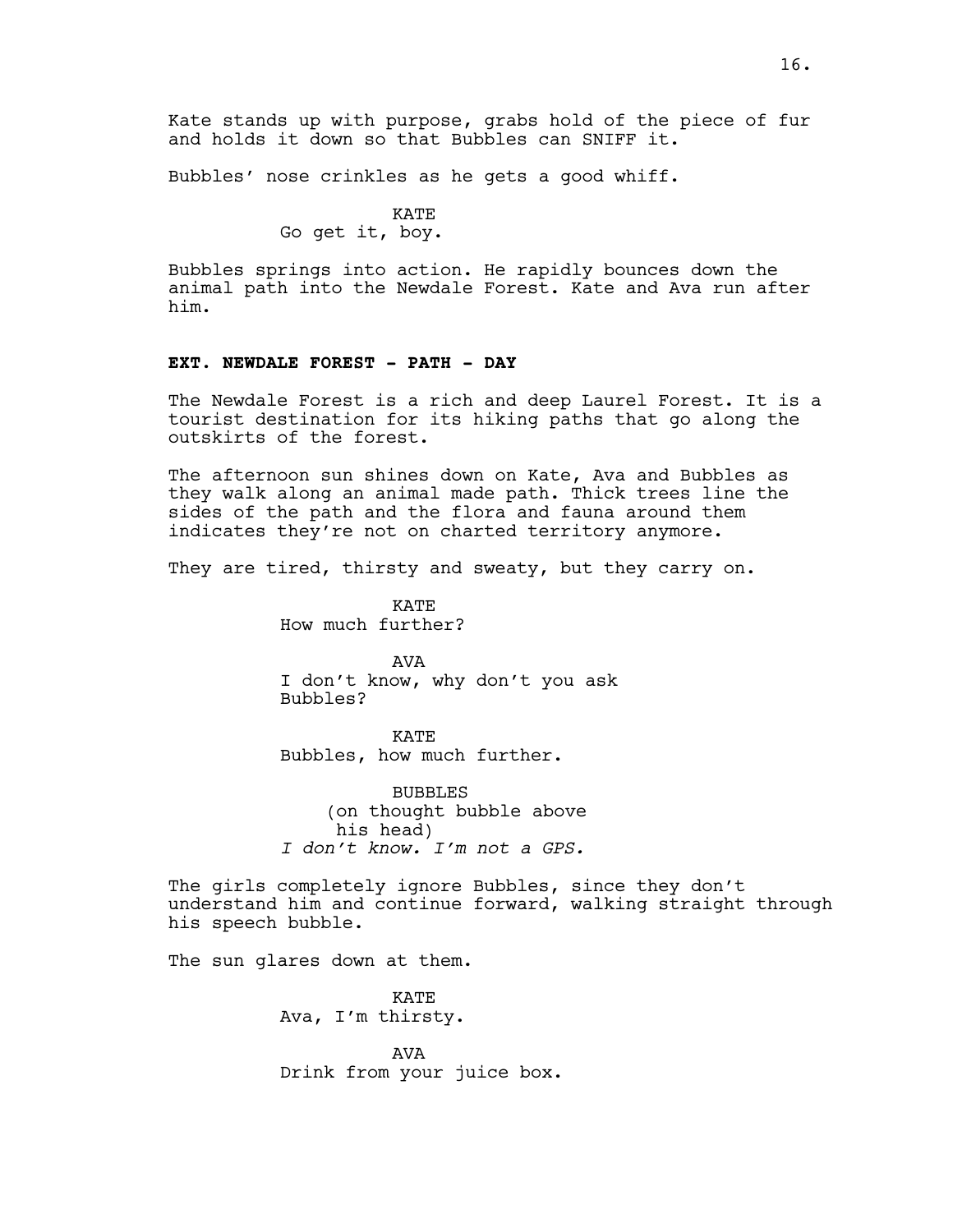Kate holds the juice box over her mouth and taps it, hard. A few drops drip out, but it's empty.

Kate GROANS in frustration.

Ava stops abruptly. It causes Kate to bump into her.

KATE

Hey!

AVA Shhhh! Can you hear that?

The faint sounds of WATER RUNNING can be heard in the distance.

Kate and Ava light up. They run forward, the path beneath their feet opens up and disappears as they see CRYSTAL FALLS, a glistening river with clear waters.

# **EXT. NEWDALE FOREST - CRYSTAL FALLS - CONTINUOUS**

The river's current runs strong. Mist forms at the bottom and flies up to the sky, creating a wall of mist that hides the other side of the Forest.

Kate, Ava and Bubbles run up to the river. They kneel down and shovel handfuls of water into their mouths frantically.

They come up for air, satiated. A gust of wind runs through them and breaks through the mist. It creates a visible path over a rock bridge.

> SKELETON (O.S.) Help! Someone help me!

Kate and Ava's interest peaks and they turn to look to where the voice came from.

Suddenly, a SKELETON (Dad) hops across the opening over the river. He holds one of his leg bones in his hand. The Skeleton ignores Kate and Ava.

But, Kate and Ava YELL in surprise. Bubbles simply scrunches his nose.

The Skeleton YELLS back at them.

SKELETON (CONT'D) (surprised) You can *see* me? How can you see me?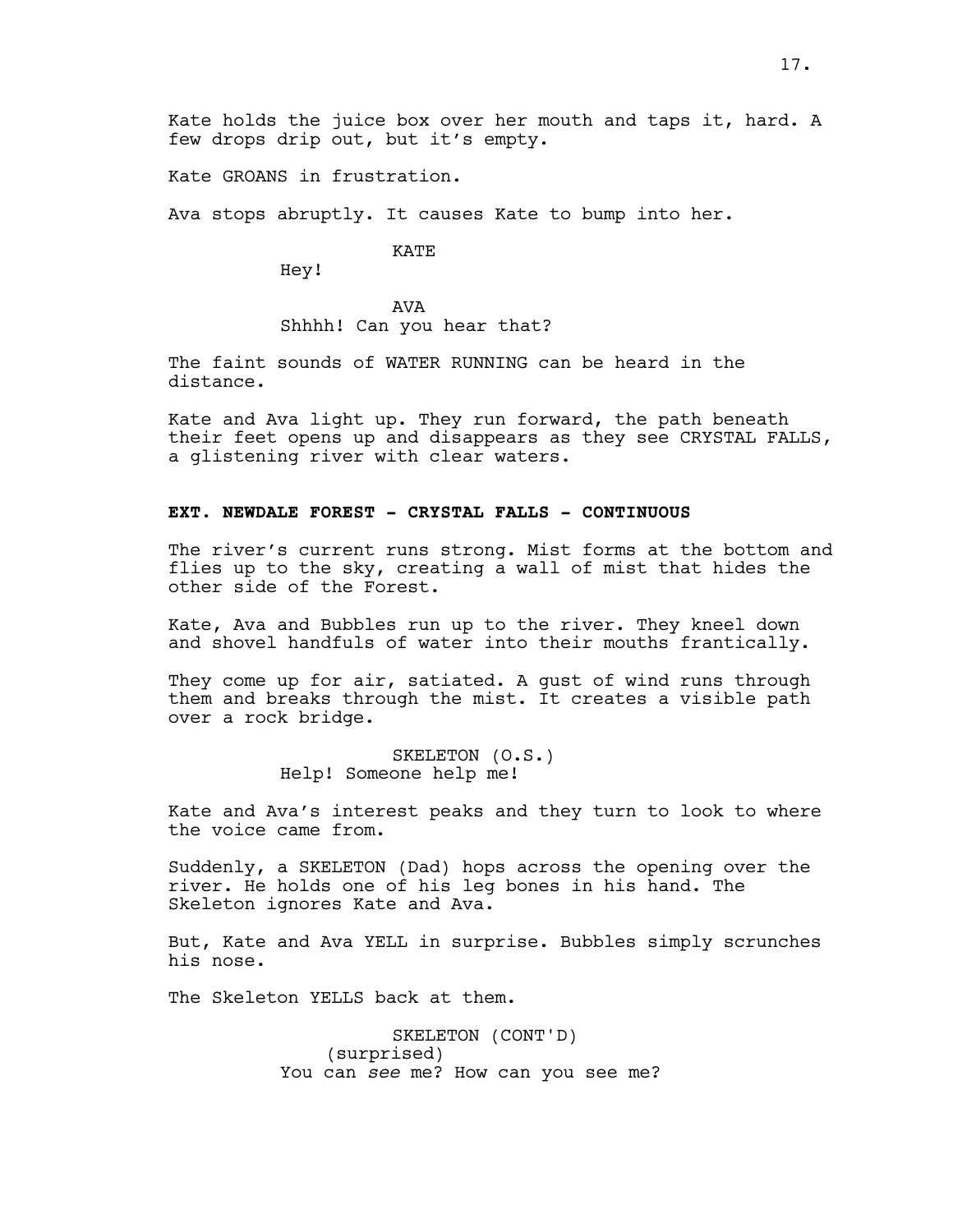Kate turns her head to look at the every bone. The Skeleton gets self conscious and covers up.

> SKELETON (CONT'D) What are you looking at?

AVA Maybe we're still dehydrated?

SKELETON Wait...you drank the water?

KATE

What else?

The Skeleton YELPS in panic. Ava YELPS back.

AVA Is the water bad?

SKELETON No, it's not bad. It's just--

KATE

What are you?

The Skeleton gestures down to himself.

SKELETON I think it's obvious what I am.

AVA Why can we see you if we're not supposed to?

A loud dog BARKS in the distance. The Skeleton YELPS back in fear.

Kate, Ava and Bubbles are confused.

SKELETON You have to help me! There's a vicious wolf attacking my family. He's trying to chew us alive and no one from the village will help me.

Kate lights up. Ava panics.

KATE We can help--

AVA (angry whisper) Kate, no. Stranger danger.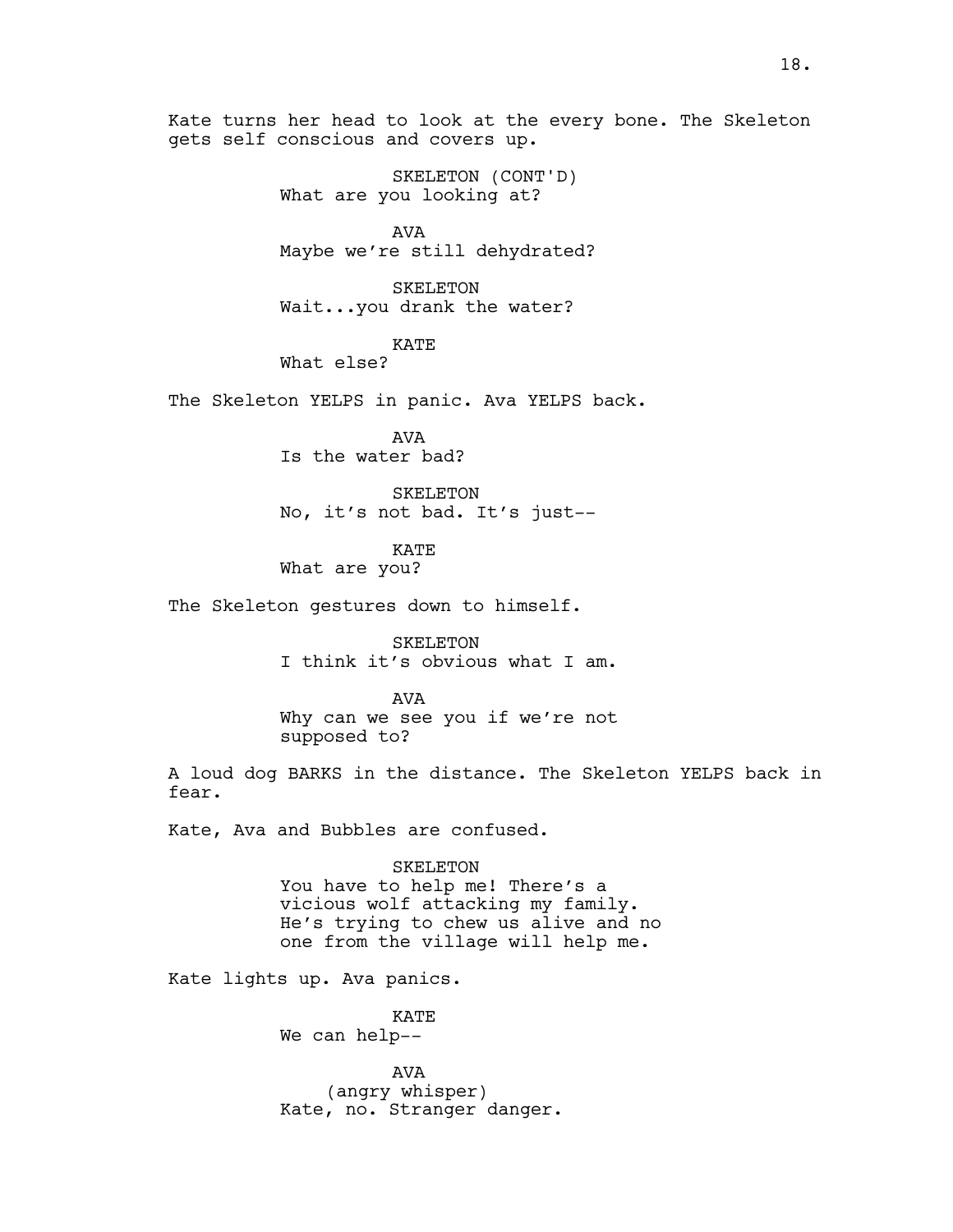KATE But strangers are just friends you--

AVA Haven't met yet because maybe you shouldn't.

Another BARK.

Bubbles goes up to the Skeleton and SNIFFS him.

BUBBLES (on thought bubble above his head) *He's not lying. If he tries anything I will take him down.*

SKELETON I believe you little rabbit.

Kate and Ava are confused.

KATE He's a bunny, actually.

AVA You can understand Bubbles?

SKELETON

You can't?

Kate and Ava shake their heads no.

SKELETON (CONT'D) Are you going to help me or not?

Kate glances at Ava with puppy eyes. Ava gives up.

Kate turns back to the Skeleton.

KATE Yes, we would be happy to help you.

# **END OF ACT TWO**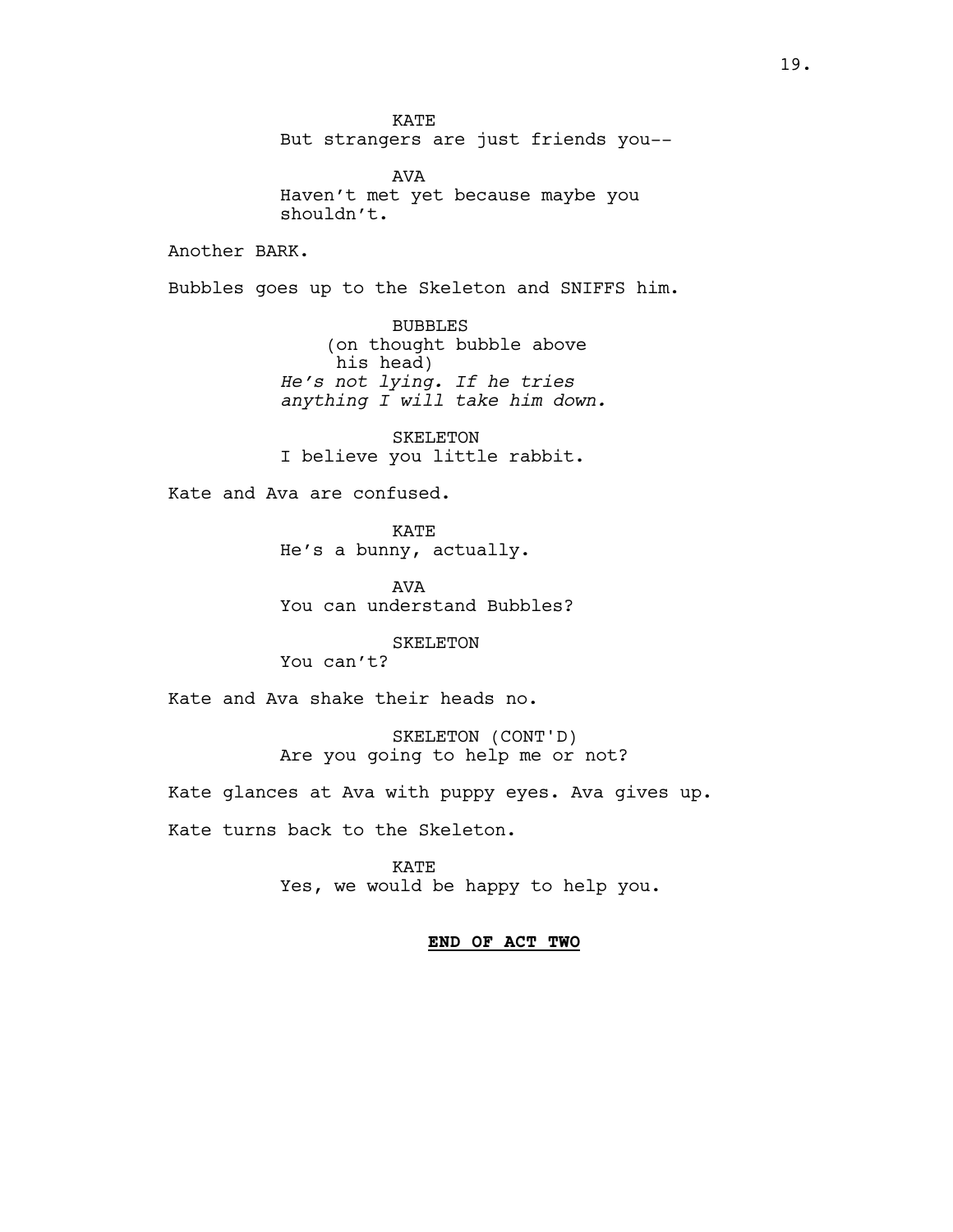#### **ACT THREE**

#### **EXT. NEWDALE FOREST - SKELETON HOUSE - DAY**

A house made out of intricately carved wood stands in a clearing. GROWLS AND KNAWS are heard coming from the house.

A MOM SKELETON and her SKELETON CHILD are trapped inside the house.

Attached to the house is Tucker as he chews on the logs like Hansel eating the gingerbread house. A dark, purple energy glows around Tucker, the Skeletons and the house. It soars out of them and towards the bushes beside the house.

#### **EXT. NEWDALE FOREST - SKELETON HOUSE - BUSHES - CONTINUOUS**

From the bushes, Gordon and Todd watch the events unfold through a small gap between the leaves. They sneakily LAUGH and GIGGLE as the purple energy reaches them.

Gordon holds up a fork and broken spoon, a devious smile on his face. Beside him, Todd holds up a straw to his mouth and places it like a snorkel.

The energy wafts towards them and they attack it, ravenous. They begin to eat the energy, Gordon like a classy fancy man eating a stake while Todd SLURPS down the energy with his straw, impatient.

> GORDON I told you we would eat good today, Todd.

Gordon and Todd begin to glow purple too, their energy growing. Todd, invincible, picks up a large boulder. He YELPS in excitement as the energy around him grows brighter. Beside him, Gordon CHUCKLES in satisfaction.

> KATE (O.S.) Tucker! We found you!

Gordon's peace is quickly tarnished as he turns towards the sound and peaks through the bushes.

#### **EXT. NEWDALE FOREST - SKELETON HOUSE - CONTINUOUS**

Kate, Ava, Bubbles and the Skeleton walk towards the house.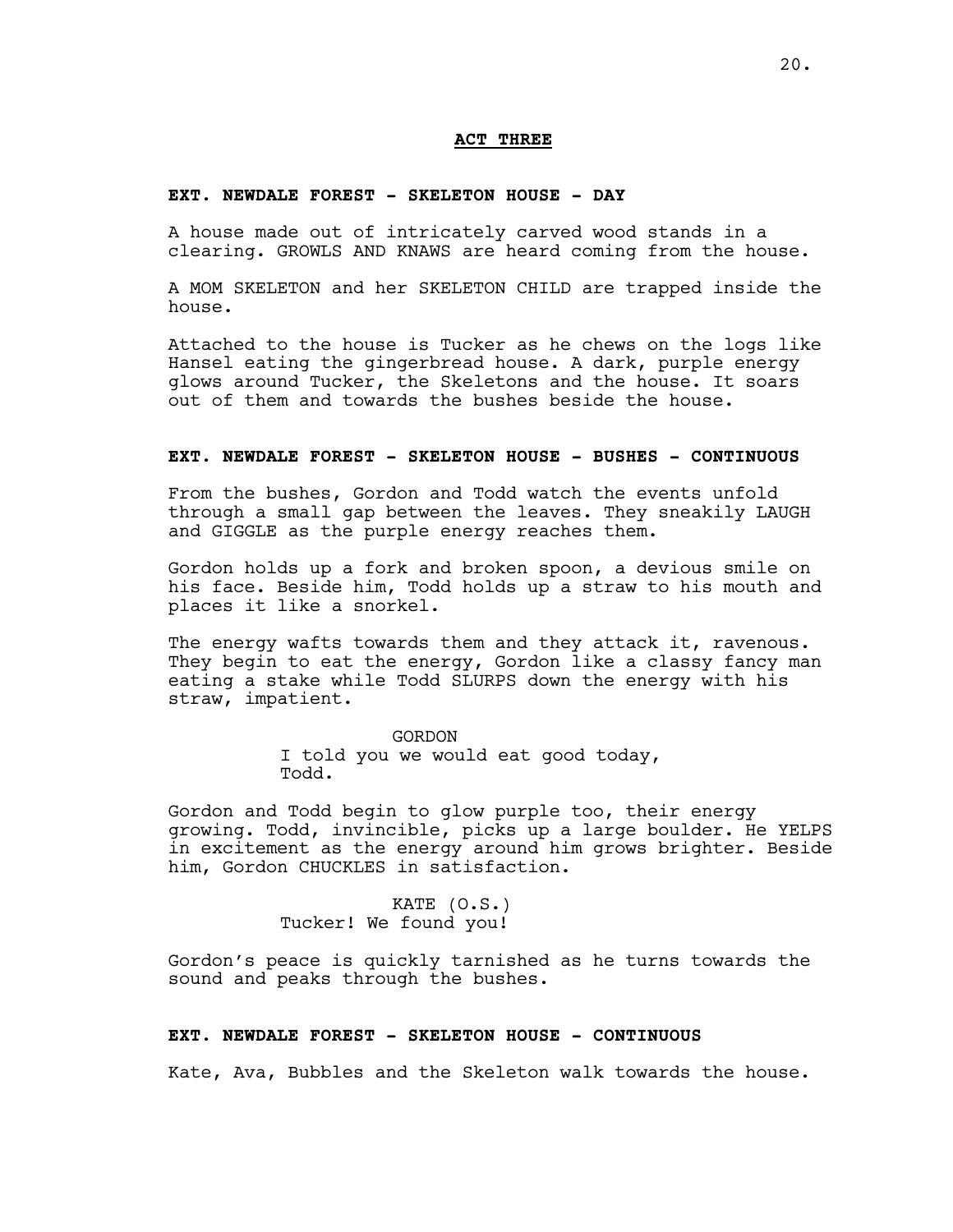SKELETON You're terribly mistaken. That's the vicious Blonde Wolf.

Kate and Ava ignore him and walk forward.

SKELETON (CONT'D) Be careful! He'll eat you.

KATE How? He's literally a walking hug.

The Skeleton is confused.

AVA Tucker, c'mon boy. Let's go home.

Tucker pays them no attention.

Kate walks up to Tucker. Tucker BARKS at Kate, loudly. Kate jumps and BARKS back.

Tucker continues to chew on the house.

Ava closes her eyes and thinks.

Her eyes shoot open, she's got a plan. She looks at the Skeleton beside her and pulls off a bone from his arm.

#### SKELETON

Hey!

# AVA

Sorry.

Ava walks up to Tucker and waves the bone in his face.

AVA (CONT'D)

Here, boy!

Tucker's attention is directed to the bone. He lets go of the house. He drools profusely, entranced by the bone.

Kate quickly catches up to Ava's plan and grabs a lose vine from the ground to use as a leash.

> AVA (CONT'D) Do you want it? Yeah?

Tucker gives her his full attention, tail wagging.

AVA (CONT'D)

Kate, now!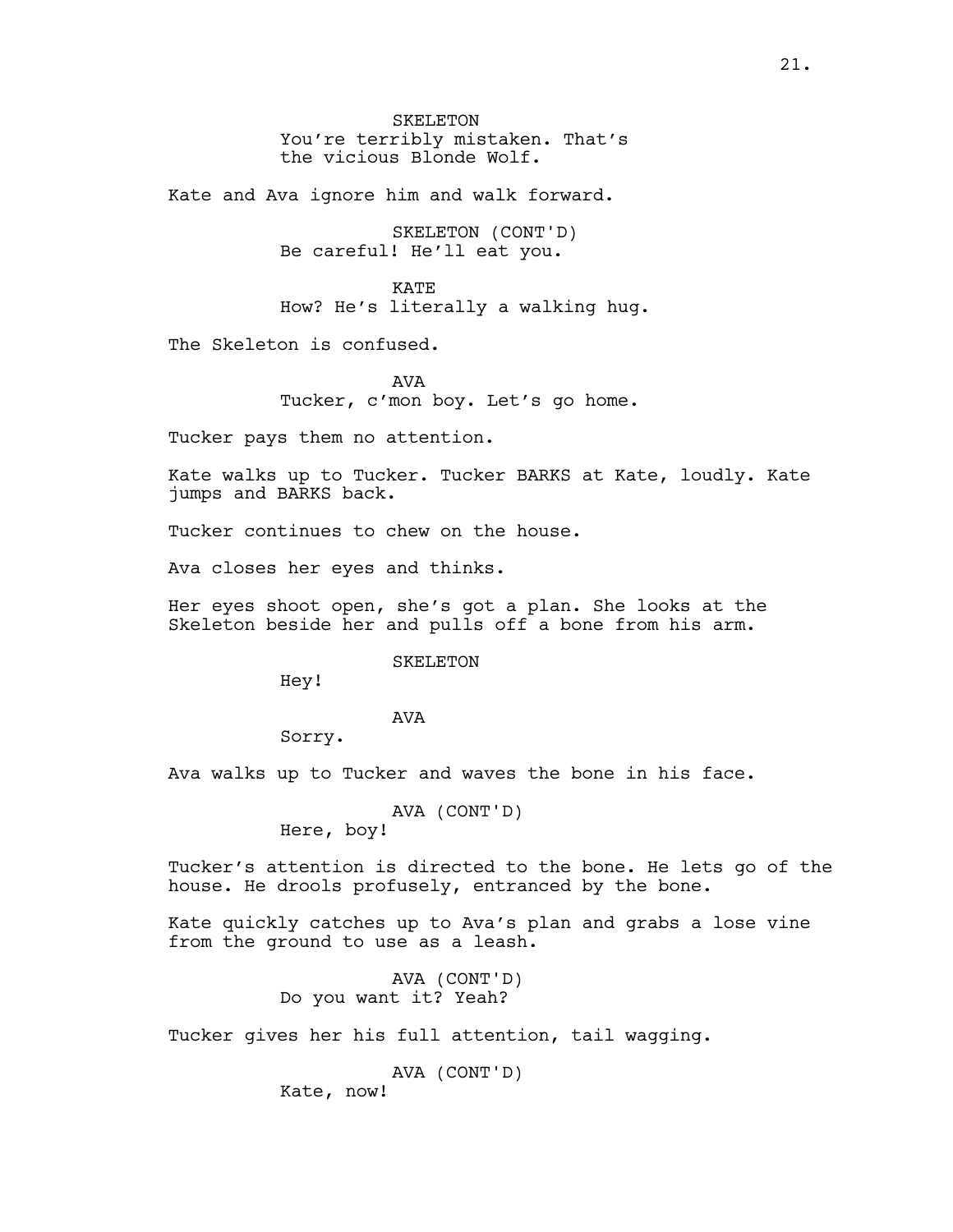Kate grabs hold of Tucker's collar and laces the vine around his collar. The "wild Wolf" is tamed.

#### **EXT. NEWDALE FOREST - SKELETON HOUSE - BUSHES - CONTINUOUS**

The energy around Gordon and Todd becomes dimmer and goes down to a lavender color.

Gordon is confused. Todd's arms tremble and shake, comically.

TODD

Gordon!

GORDON Todd, drop it, drop it now!

But it's too late. The boulder is too heavy without the energy to help him lift it. Todd looks panicked as the boulder falls backwards and sends Todd to the ground with it.

Gordon winces and runs over to help him. He looks back at Kate and Ava through the gap in the bush, very angry.

#### **EXT. NEWDALE FOREST - SKELETON HOUSE - CONTINUOUS**

The Skeleton family runs out of the house to get reunited with the Father Skeleton. They embrace.

Ava notices Gordon and Todd through the bushes and Gordon sees her back. Ava's heart beats faster and faster and she begins to panic. Kate's LAUGHTER pulls Ava back to reality and when she turns back Gordon isn't there anymore.

Ava walks back to the Skeleton and returns his arm bone.

**AVA** Here. Sorry for taking it.

Mother Skeleton GASPS lightly, but Father Skeleton reassures her it's okay.

> SKELETON You saved my family. Thank you so much.

KATE You are very welcome.

SKELETON If you have time, I would like to introduce you to someone special.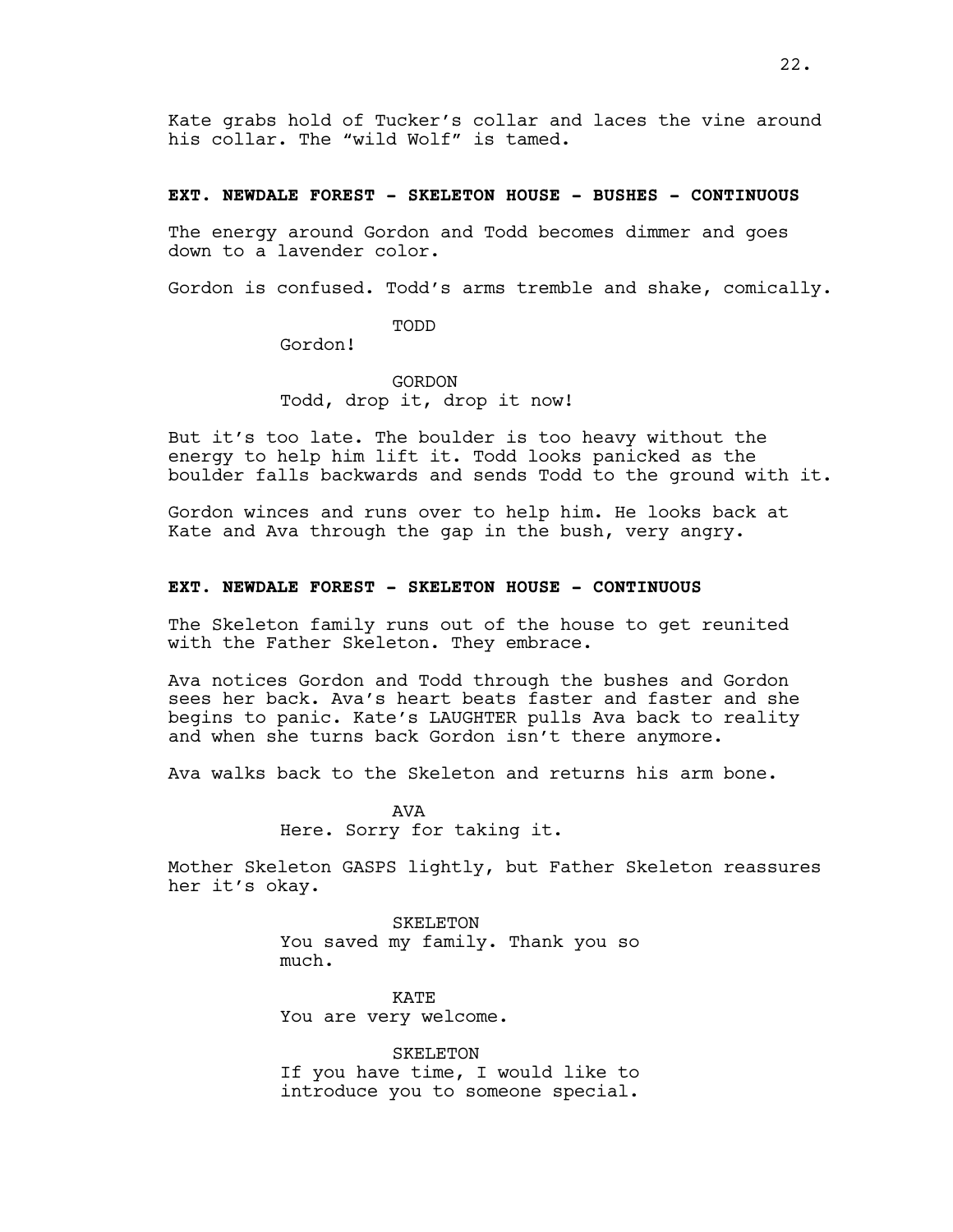# **EXT. NEWDALE FOREST - BRIVET - AFTERNOON**

The town of BRIVET, a magical medieval world of creatures, sits just on the other side of Crystal Falls. The town is the home to all magical creatures (fairies, nymphs, werewolves, vampires, ghosts, witches, satyrs, etc).

The main square is lined with shops. A pastel pink FAIRY FLOWER SHOP, a rotten GHOST antique, a HAROLD'S ICE CREAM SHOP and a small area with tables.

A FAIRY flies up into a hole in a tree, a GHOST sells a VAMPIRE an intricate Victorian necklace, A WITCH sips on her tea while she reads a book.

Kate and Ava stare in awe as they follow the Skeleton into town. Bubbles hops along beside them and Kate strings Tucker along.

The Creatures around them pay them no mind.

**KATE** Woah, this is so cool.

AVA This can't be real.

The Creatures FREEZE, terrified.

Kate runs up to the Fairy.

VAMPIRE (from the corner of his mouth) Okay, nobody move.

Kate steps back.

GHOST (from the corner of her mouth) Can they see us?

## AVA

Yes?

Panic ensues. The Creatures scamper around. They SCREAM for help as they hide inside the buildings.

MARA (ancient), the Witch of the Forest, sets her book and tea down. She stands up and walks towards the girls.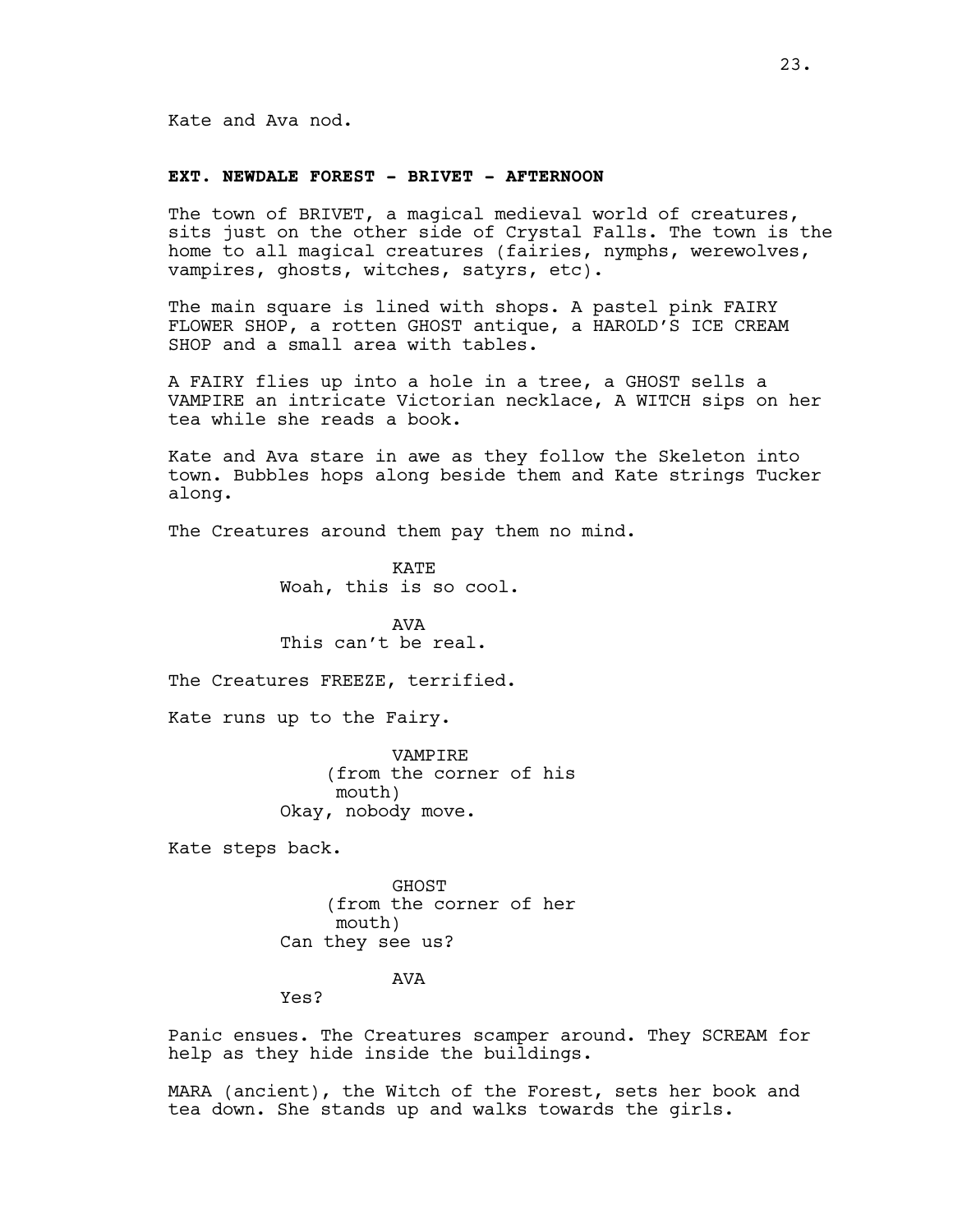SKELETON

I'm sorry for the commotion, Mara. But these two young ladies helped me tame this...what did you call it?

KATE

A dog?

Tucker BARKS, startling the Creatures.

VAMPIRE It's so...fat.

KATE Hey! He's full of love!

SKELETON

(to Mara) I found them by Crystal Falls and they could already see me.

MARA

(to herself) They must've been found worthy by the river. (to everyone) My apologies, girls. My name is Mara, I am the Witch and protector of Newdale Forest. And who might you be?

KATE My name is Kate and that is my best friend Ava. That's my pet bunny, Bubbles and the walking fluff ball is Tucker.

AVA We found him chewing up the Skeleton's house.

MARA Well, it's lovely to make your acquaintance.

Kate is confused, she doesn't understand the last word.

AVA (to Kate) She means it's lovely to *meet us*.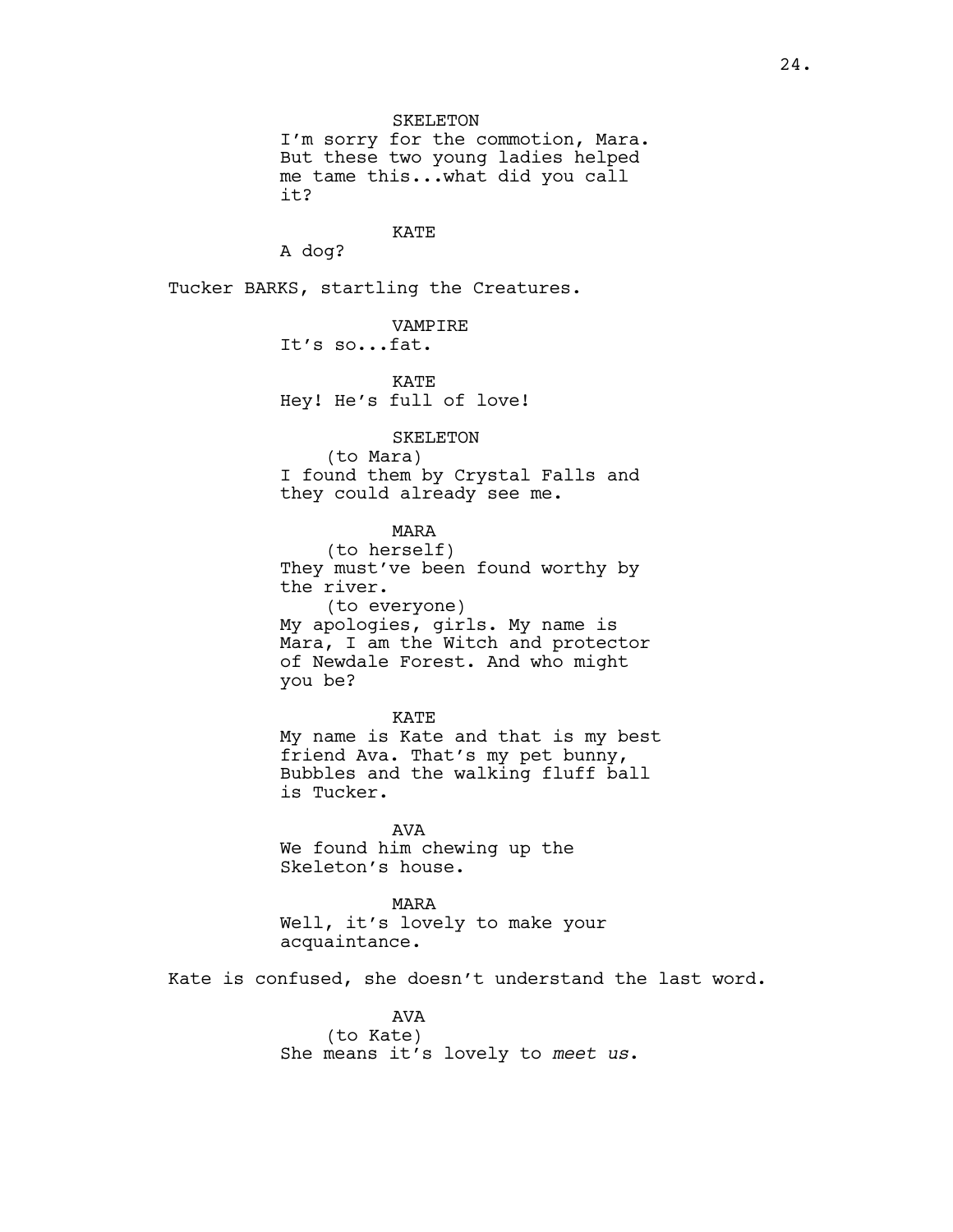**KATE** Oooooh. Okay, it's lovely to meet you too.

MARA Thank you for your help.

AVA It's our pleasure really.

#### MARA

You know, we've been having more and more instances where things and...creatures from your world cross over into ours and we're having trouble dealing with them.

AVA What if we helped?

Kate lights up.

KATE

(super energetic) Yes! We could come around whenever you needed us and help you solve any problem you might have! We could even have code names, like spies--

Ava stops Kate.

AVA Calm down, deep breaths. (beat) We would be honored to help.

MARA

(to the creatures) Does anyone object to having these two human girls helping out the community?

CREATURES (mumble) No, not really.

MARA

Alright, then...

Mara leads Kate and Ava over to Crystal Falls. She walks into the river and pulls out two small crystal bottles from her many pockets.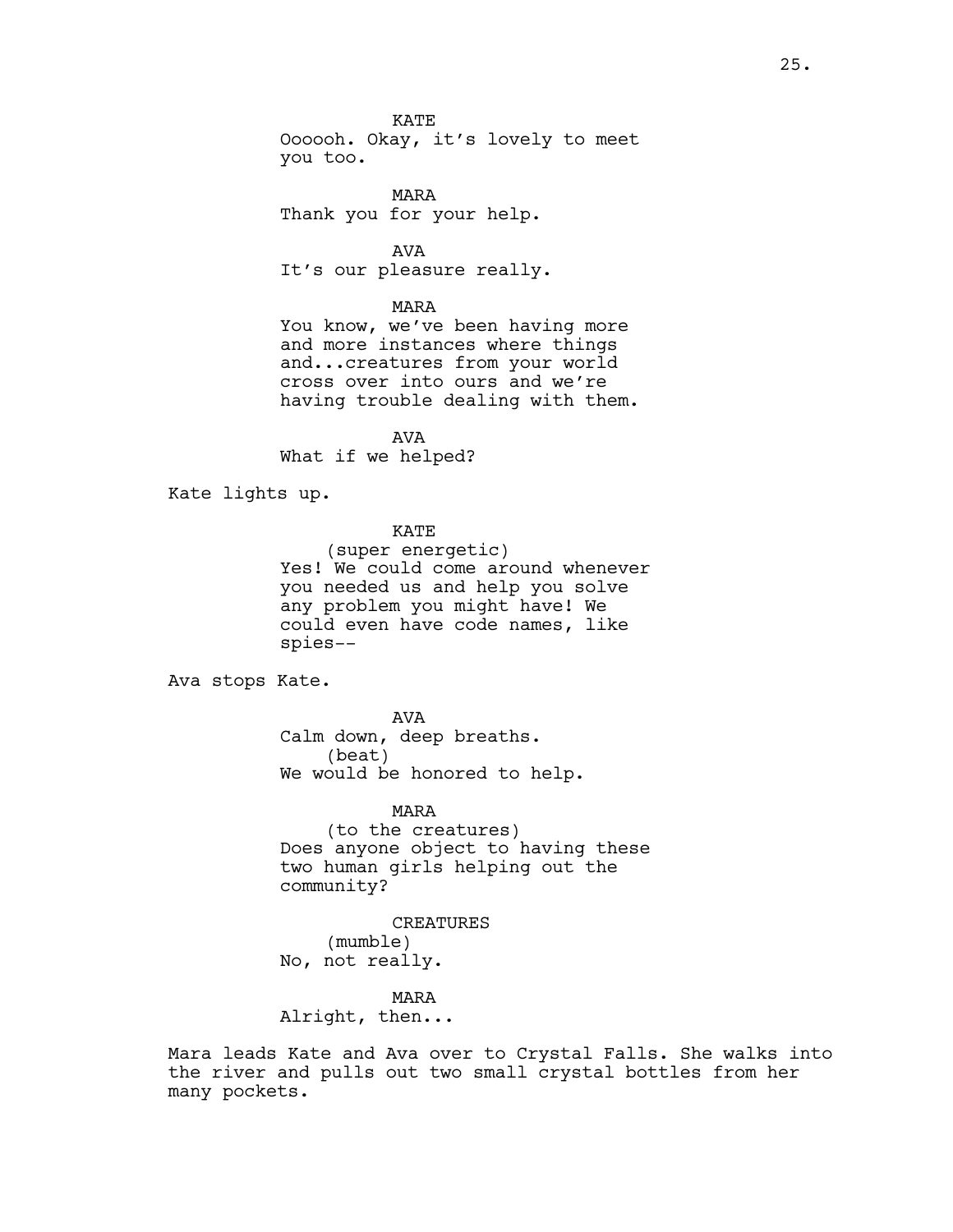AVA

Mrs. Mara--

MARA Just Mara, darling.

AVA

Mara...while we were in the woods, we came across something else? I don't know how to describe it, they looked like--

MARA Shaggy wolves with mischievous faces?

Ava nods. Kate looks confused.

MARA (CONT'D)

Those no good monsters are Gordon and Todd. They were recently exiled from the Town for causing too much chaos. They like to eat it, you see, so if they're around, any sort of shenanigans will follow close behind.

Kate and Ava nod.

MARA (CONT'D)

There we are.

Mara presents them with the two bottles filled with the water from river. They hang at the end of necklaces. The water glows brightly.

> MARA (CONT'D) Now every time you want to come to Brivet, you won't have to drink from the river. You can just walk right in.

Kate and Ava accept them and put them on around their necks.

The Creatures MURMUR in excitement.

FAIRY That's exciting. I've never met a human before.

VAMPIRE So they're friends not food?

Kate and Ava look at each other. They smile brightly.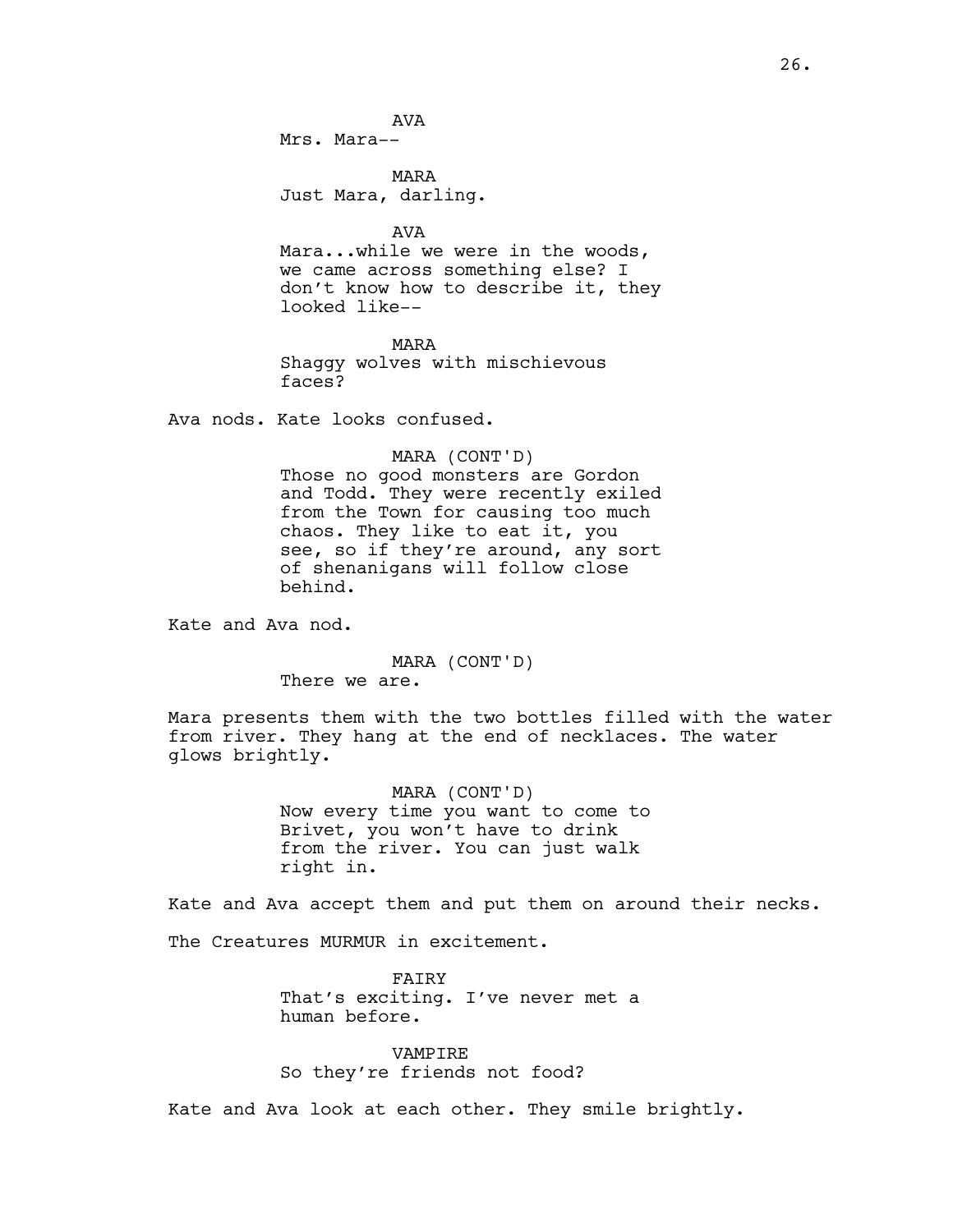# **EXT. IVYWOOD - MRS. WEBB'S HOUSE - DUSK**

Kate, Ava, Bubbles and Tucker arrive at Mrs. Webb's house.

Ava KNOCKS on the door. Mrs. Webb answers the door, a little confused.

> MRS. WEBB Girls? What are you doing here this late?

Ava steps aside to reveal Tucker. Bubbles hops off him.

Mrs. Webb's eyes light up! She kneels down and gives Tucker a hug.

> MRS. WEBB (CONT'D) You found him! Thank you so much, pumpkins.

AVA You're very welcome, Mrs. Webb.

BILLY (O.S.) Grandma, what's taking so long?

Tucker BARKS, excitedly and wags his tail.

Billy and Tyler hear the BARK and rush to the door. They kneel down and pet Tucker, overwhelmed with excitement.

> BILLY (CONT'D) Tucker we missed you so--

Billy looks up and notices Kate and Ava.

BILLY (CONT'D) Oh, it's you.

Mrs. Webb ushers Tucker into the house. Billy and Tyler stand up, blank expressions on their faces.

> BILLY (CONT'D) I guess that makes us even.

KATE I guess it does.

Billy and Tyler look angry, but they remain quiet. As Kate and Ava walk away, satisfied looks on their faces.